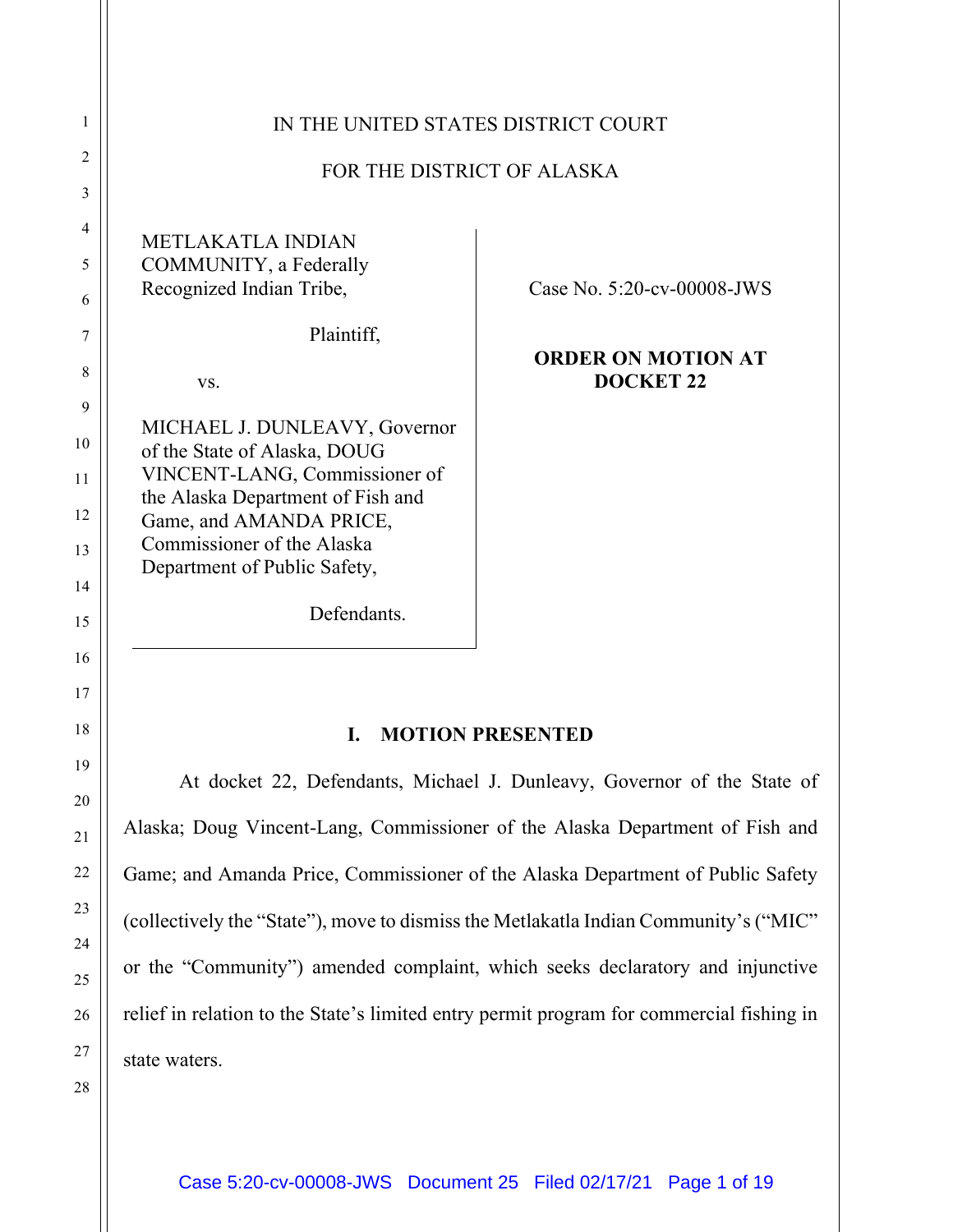## **II. BACKGROUND**

MIC is a federally recognized Indian tribe that occupies land on the Annette Islands Reserve in Southeast Alaska (the "Reserve"). MIC is unique in that it occupies the only federal Indian reservation in the State of Alaska. The Reserve was created by Congress in 1891 in order to officially authorize the settlement of a group of Tsimshian Indians, consisting of about 800 members and led by missionary priest William Duncan, that had emigrated to the Annette Islands from British Columbia a few years earlier, in 1887, on the encouragement of United States officials. The statute creating the reservation reads as follows: That until otherwise provided by law the body of land known as Annette Islands, situated in Alexander Archipelago in southeastern Alaska, on the north side of Dixon's entrance, be, and the same is hereby, set apart as a reservation for the use of the Metlakahtla [sic] Indians, and those people known as Melakahtlans [sic] who have recently emigrated from British Columbia to Alaska, and such other Alaskan natives as may join them, to be held and used by them in common, under such rules and regulations, and subject to such restrictions, as may [be] prescribed from time to time by the Secretary of the Interior.<sup>[1](#page-1-0)</sup> From the time of settlement and after the 1891 creation of the Reserve, members of surrounding Alaska native tribes joined the Community. The Community, like the tribes from which their members came, relied on fishing as part of their economy and traditions, and fished waters within a day's travel of the Reserve.

<span id="page-1-0"></span><sup>1</sup> An act to repeal timber-culture laws, and for other purposes, ch. 561  $\S$  15, 26 Stat. 1095, 1101 [\(March 11, 1891\)](https://1.next.westlaw.com/Link/Document/Blob/Id9d5a141cb7811d8b07300065ba32aee.pdf?targetType=us-statlrg&originationContext=document&transitionType=DocumentImage&uniqueId=50f24da1-6396-45d7-a5d2-429e0bc05aba&contextData=(sc.UserEnteredCitation)) (codified at [48 U.S.C. § 358](https://1.next.westlaw.com/Document/IA023A09F1ABA4F29B1B99CD2A93A414F/View/FullText.html?originationContext=typeAhead&transitionType=Default&contextData=(sc.Default)) and later [25 U.S.C. §](https://1.next.westlaw.com/Document/NEE2A8990370811E6A5E7B8EB9C0C67F4/View/FullText.html?transitionType=UniqueDocItem&contextData=(sc.Search)&userEnteredCitation=25+usc+495) 495 (omitted)).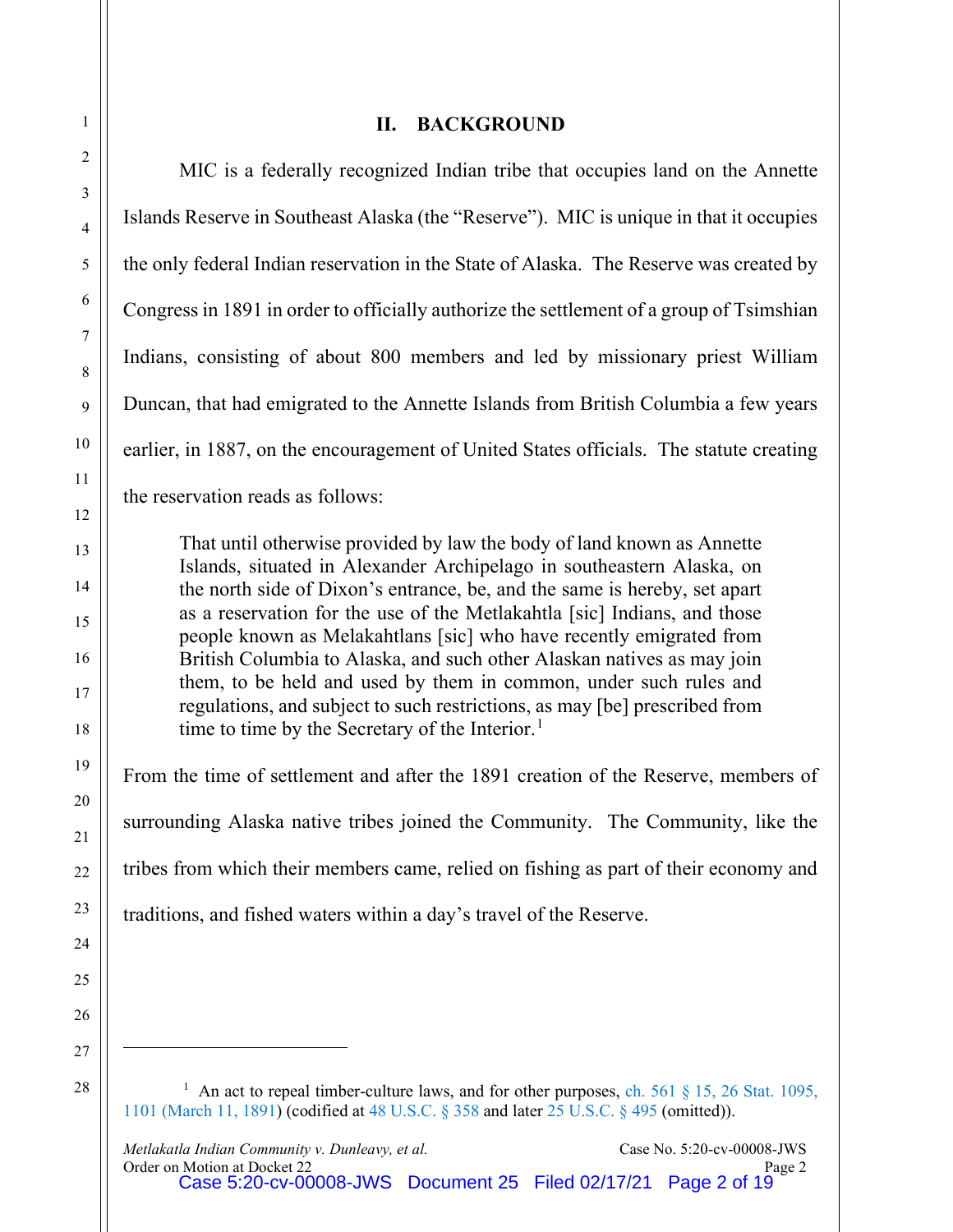On April 7, 1916, Alaska Pacific Fisheries, a non-Metlakatlan corporation, placed a fish trap "less than 2,000 feet south of a point of land designated as Cedar Point, and within 3,000 feet from the shore of the [Annette Islands] at mean low tide."<sup>[2](#page-2-0)</sup> In response, President Woodrow Wilson issued a proclamation creating an exclusive fishing zone 3,0000 feet from the mean low tide mark around the Reserve "for the benefit of the Metlakahtlans [sic] and such other Alaskan natives as have joined them or may join them in residence on these islands, to be used by them under the general fisheries laws and regulations of the United States as administered by the Secretary of Commerce."[3](#page-2-1) The purpose of the proclamation was to supplement the efforts of the Secretary of the Interior in establishing a cannery operation for the Reserve.<sup>[4](#page-2-2)</sup>

When Alaska Pacific Fisheries refused to move their fish traps, the government sued. Affirming the lower courts, the Supreme Court held that Congress intended to include the adjacent water of the island—out to 3,000 feet—for the Metlakatlans' use when it created the Reserve.<sup>[5](#page-2-3)</sup> Thereafter, it was clear that the Reserve's boundaries included the immediate waters surrounding the islands, creating an exclusive fishing zone for the Community. Members also non-exclusively fished in off-reservation waters.

 *[Alaska Pac. Fisheries v. United States](https://www.westlaw.com/Document/I20059e20545611d9bf30d7fdf51b6bd4/View/FullText.html?transitionType=Default&contextData=(sc.Default)&VR=3.0&RS=da3.0&fragmentIdentifier=co_pp_sp_348_276)*, 240 F. 274, 276–77 (9th Cir. 1917).

[Proclamation No. 64, 39 Stat. 1777–1778 \(Apr. 28, 1916\).](https://1.next.westlaw.com/Document/If28f2580f14311d8b8ca00065b696d43/View/FullText.html?transitionType=UniqueDocItem&contextData=(sc.Search)&userEnteredCitation=39+Stat+1777)

*[Id.](https://1.next.westlaw.com/Document/If28f2580f14311d8b8ca00065b696d43/View/FullText.html?transitionType=UniqueDocItem&contextData=(sc.Search)&userEnteredCitation=39+Stat+1777)*

<span id="page-2-3"></span><span id="page-2-2"></span><span id="page-2-1"></span><span id="page-2-0"></span> *[Alaska Pac. Fisheries v. United States](https://www.westlaw.com/Document/If233ea149cc111d9bdd1cfdd544ca3a4/View/FullText.html?transitionType=Default&contextData=(sc.Default)&VR=3.0&RS=da3.0)*, 248 U.S. 78 (1918); *[Hynes v. Grimes Packing Co.,](https://www.westlaw.com/Document/I64fbd2b79c1d11d9bc61beebb95be672/View/FullText.html?transitionType=Default&contextData=(sc.Default)&VR=3.0&RS=da3.0&fragmentIdentifier=co_pp_sp_780_113)* [337 U.S. 86, 113–14 \(1949\).](https://www.westlaw.com/Document/I64fbd2b79c1d11d9bc61beebb95be672/View/FullText.html?transitionType=Default&contextData=(sc.Default)&VR=3.0&RS=da3.0&fragmentIdentifier=co_pp_sp_780_113)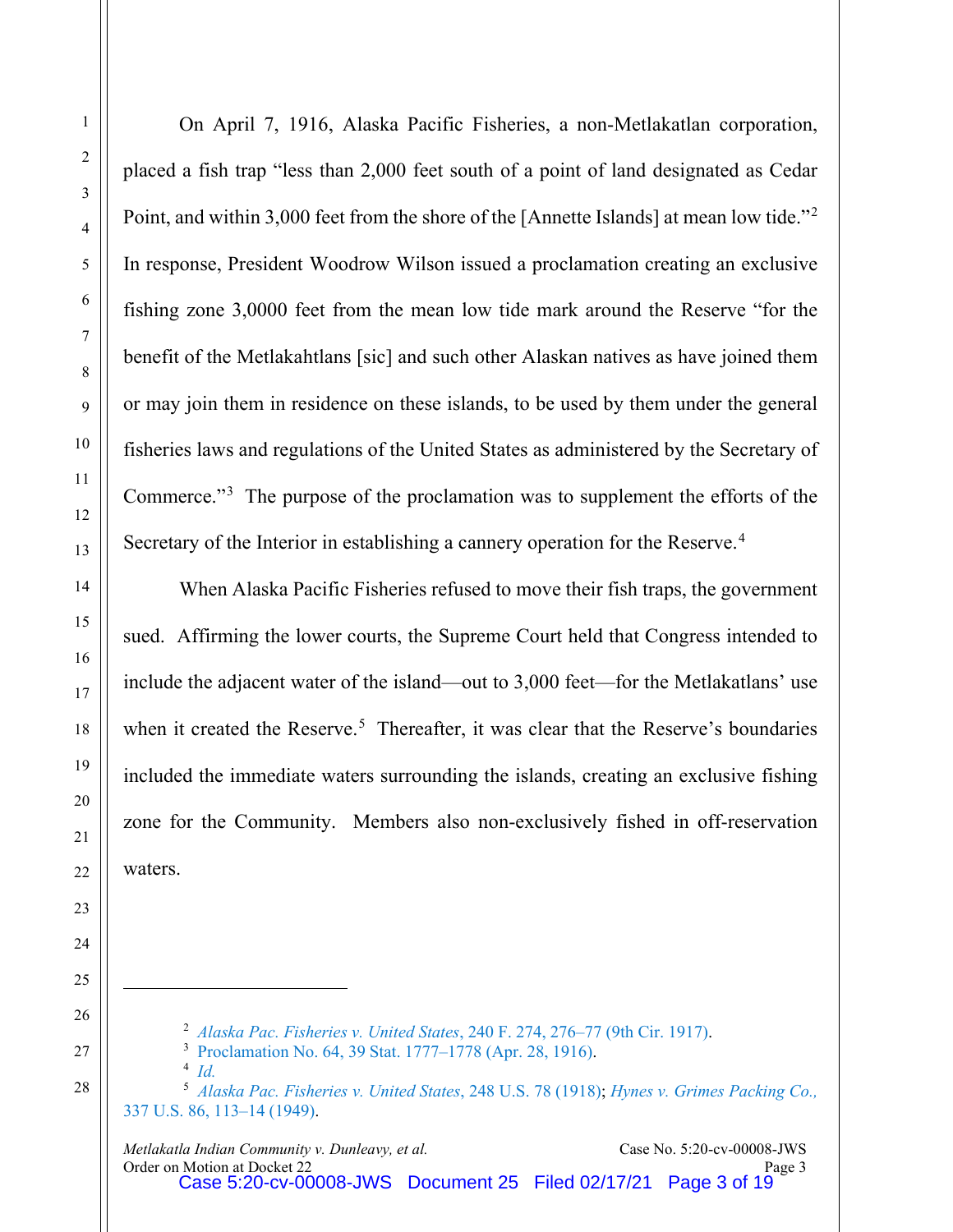After statehood, the waters outside of the Reserve became state-managed fisheries. In 1973, Alaska enacted a limited entry program for commercial fishing in state waters.<sup>[6](#page-3-0)</sup> The Limited Entry Act sought to conserve and rebuild Alaska's fishery resource and "promote . . . the economic health and stability of commercial fishing in Alaska."[7](#page-3-1) The Act regulated and controlled who could engage in commercial fishing by requiring anyone operating commercial fishing gear to have an entry permit. There are only a limited number of entry permits for each particular fishery. After the implementation of the Act in 1973, "entry permits were issued to those who had previously held gear licenses on a grandfather rights basis subject to detailed statutory and regulatory guidelines."<sup>[8](#page-3-2)</sup> After the initial allotment, permits could be bought and sold on the open market.

MIC alleges that the program excluded participants that could not satisfy the various criteria and strongly favored non-Community members. It alleges that its members cannot now buy into the program because the cost of purchasing a permit on the open market is prohibitive. It alleges that the enactment and implementation of the program "[a]ctually excluded most Community fishermen who were among the most dependent" on neighboring fisheries.<sup>[9](#page-3-3)</sup> Its complaint alleges that the Limited Entry Act should not apply to its members because the MIC was granted a non-exclusive right to fish in off-reservation fisheries designated as Districts 1 and 2. Indeed, if MIC does in

<sup>6</sup> [Alaska Stat. §](https://www.westlaw.com/Document/NF458B190F4C811E8A479CD48F360012F/View/FullText.html?transitionType=Default&contextData=(sc.Default)&VR=3.0&RS=da3.0) 16.43.010.

<span id="page-3-2"></span><span id="page-3-1"></span><span id="page-3-0"></span><sup>7</sup> [Alaska Stat. §](https://www.westlaw.com/Document/NF458B190F4C811E8A479CD48F360012F/View/FullText.html?transitionType=Default&contextData=(sc.Default)&VR=3.0&RS=da3.0) 16.43.010(a).

<sup>8</sup> *State v. Ostrosky*, 667 [P.2d 1184, 1188 \(Alaska 1983\).](https://www.westlaw.com/Document/I6478857df39f11d983e7e9deff98dc6f/View/FullText.html?transitionType=Default&contextData=(sc.Default)&VR=3.0&RS=da3.0&fragmentIdentifier=co_pp_sp_661_1188)

<span id="page-3-3"></span><sup>&</sup>lt;sup>9</sup> [Docket 20 at 19, ¶ 49.](https://ecf.akd.circ9.dcn/doc1/02312318696?page=19)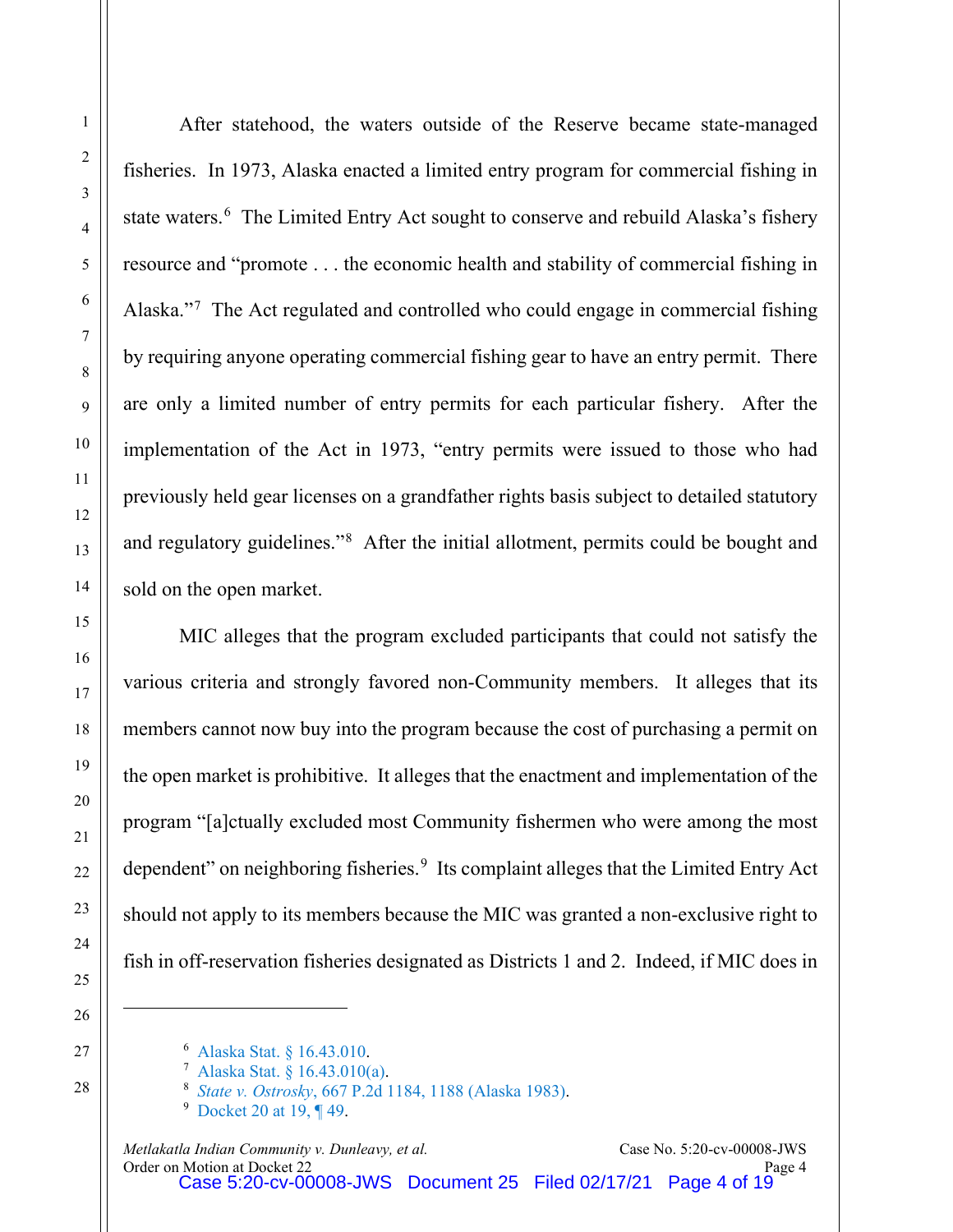fact possess such a non-exclusive right, the state's ability to regulate its fishing activities is limited in nature—it may regulate off-reservation fishing for conservation purposes and only in a non-discriminatory manner.<sup>[10](#page-4-0)</sup> Whether the limited entry program is designed for conservation and implemented in a non-discriminatory manner, however, is not an issue before the Court here. Rather, the State argues that MIC does not possess any off-reservation fishing rights subject to special consideration. As such, the State argues it retains full authority to regulate commercial fishing in Districts 1 and 2, and consequently MIC's complaint must be dismissed.

## **III. STANDARD OF REVIEW**

Rule  $12(b)(6)$  tests the legal sufficiency of a plaintiff's claims. In reviewing such a motion, "[a]ll allegations of material fact in the complaint are taken as true and construed in the light most favorable to the nonmoving party."[11](#page-4-1) To be assumed true, the allegations, "may not simply recite the elements of a cause of action, but must contain sufficient allegations of underlying facts to give fair notice and to enable the opposing party to defend itself effectively."[12](#page-4-2) Dismissal for failure to state a claim can be based on either "the lack of a cognizable legal theory or the absence of sufficient facts alleged under a cognizable legal theory."<sup>[13](#page-4-3)</sup> "Conclusory allegations of law ... are insufficient to defeat a motion to dismiss."[14](#page-4-4)

*[Puyallup Tribe v. Dep't of Game of Wash.](https://www.westlaw.com/Document/I650102d39c1d11d9bc61beebb95be672/View/FullText.html?transitionType=Default&contextData=(sc.Default)&VR=3.0&RS=da3.0&fragmentIdentifier=co_pp_sp_780_398)*, 391 U.S. 392, 398 (1968).

<span id="page-4-1"></span><span id="page-4-0"></span> *Vignolo v. Miller,* [120 F.3d 1075, 1077 \(9th Cir. 1997\).](https://www.westlaw.com/Document/I99d85fb4942711d993e6d35cc61aab4a/View/FullText.html?transitionType=Default&contextData=(sc.Default)&VR=3.0&RS=da3.0&fragmentIdentifier=co_pp_sp_506_1077)

 *Starr v. Baca*[, 652 F.3d 1202, 1216 \(9th Cir. 2011\).](https://www.westlaw.com/Document/I3e2db26ab66111e0bff4854fb99771ed/View/FullText.html?transitionType=Default&contextData=(sc.Default)&VR=3.0&RS=da3.0&fragmentIdentifier=co_pp_sp_506_1216)

<span id="page-4-4"></span><span id="page-4-3"></span><span id="page-4-2"></span> *Balistreri v Pacifica Police Dep't*[, 901 F.2d 696, 699 \(9th Cir. 1990\).](https://www.westlaw.com/Document/I6adc724a972011d9a707f4371c9c34f0/View/FullText.html?transitionType=Default&contextData=(sc.Default)&VR=3.0&RS=da3.0&fragmentIdentifier=co_pp_sp_350_699)

 *Lee v. City of Los Angeles*[, 250 F.3d 668, 679 \(9th Cir. 2001\).](https://www.westlaw.com/Document/I79e4564e79b111d9bf29e2067ad74e5b/View/FullText.html?transitionType=Default&contextData=(sc.Default)&VR=3.0&RS=da3.0&fragmentIdentifier=co_pp_sp_506_679)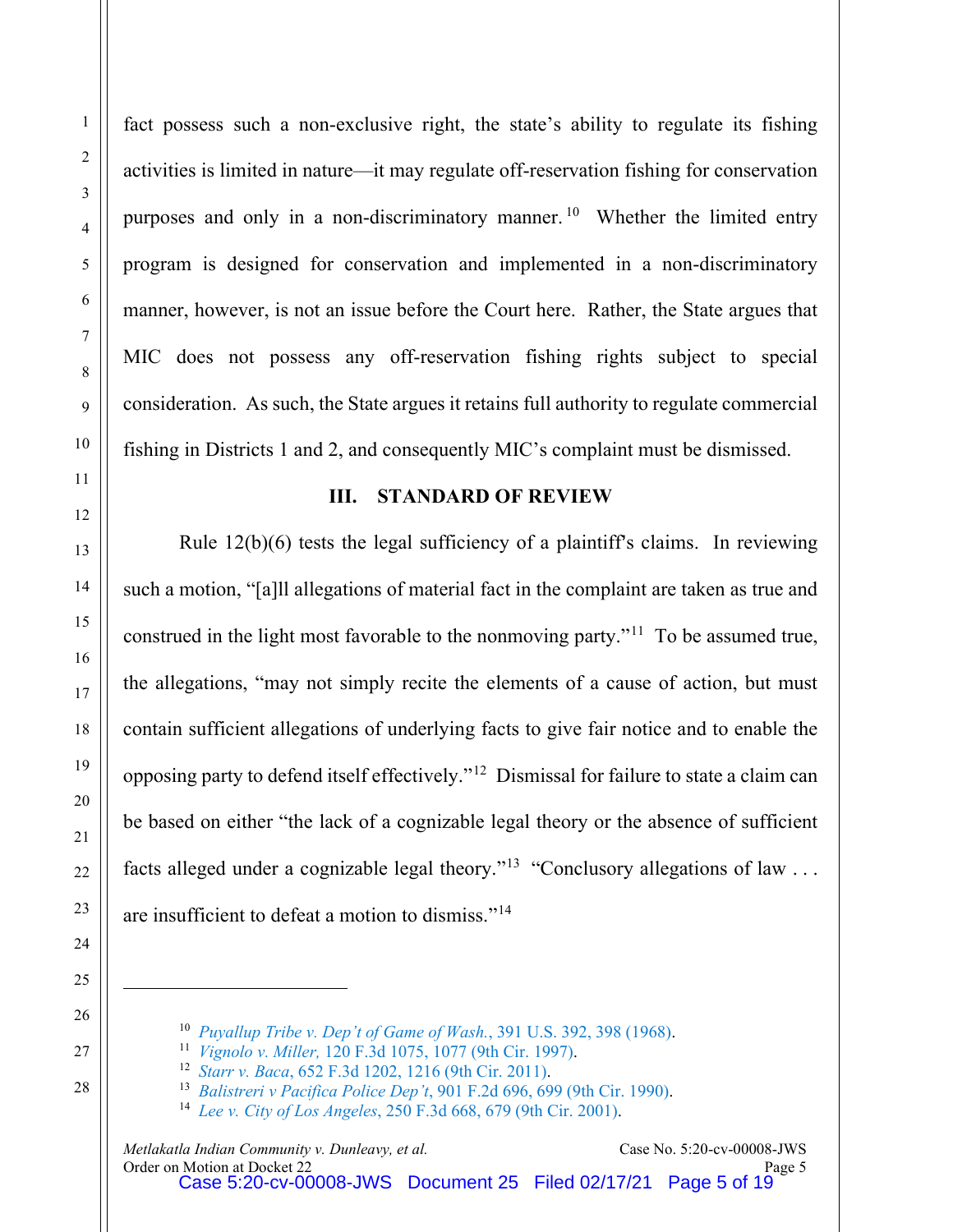To avoid dismissal, a plaintiff must plead facts sufficient to "state a claim to relief that is plausible on its face."<sup>[15](#page-5-0)</sup> "A claim has facial plausibility when the plaintiff pleads factual content that allows the court to draw the reasonable inference that the defendant is liable for the misconduct alleged."<sup>[16](#page-5-1)</sup> "The plausibility standard is not akin to a 'probability requirement,' but it asks for more than a sheer possibility that a defendant has acted unlawfully."<sup>[17](#page-5-2)</sup> "Where a complaint pleads facts that are 'merely consistent with' a defendant's liability, it 'stops short of the line between possibility and plausibility of entitlement to relief."<sup>[18](#page-5-3)</sup> "In sum, for a complaint to survive a motion to dismiss, the non-conclusory 'factual content,' and reasonable inferences from that content, must be plausibly suggestive of a claim entitling the plaintiff to relief."[19](#page-5-4)

## **IV. DISCUSSION**

MIC's claim that the State cannot enforce its limited entry permit program as to its members who seek to commercial fish in Districts 1 and 2 rests on the assertion that MIC possesses off-reservation fishing rights in neighboring waters that its members historically have used as fishing grounds. Such rights, it argues, can be implied from Congress' reservation in 1891. It argues that Congress' reservation of land for the

<span id="page-5-0"></span><sup>15</sup> *Ashcroft v. Iqbal*[, 556 U.S. 662, 678 \(2009\)](https://www.westlaw.com/Document/I90623386439011de8bf6cd8525c41437/View/FullText.html?transitionType=Default&contextData=(sc.Default)&VR=3.0&RS=da3.0&fragmentIdentifier=co_pp_sp_780_678) (quoting *[Bell Atlantic Corp. v. Twombly](https://www.westlaw.com/Document/Ib53eb62e07a011dcb035bac3a32ef289/View/FullText.html?transitionType=Default&contextData=(sc.Default)&VR=3.0&RS=da3.0&fragmentIdentifier=co_pp_sp_780_570)*, 550 [U.S. 544, 570 \(2007\)\)](https://www.westlaw.com/Document/Ib53eb62e07a011dcb035bac3a32ef289/View/FullText.html?transitionType=Default&contextData=(sc.Default)&VR=3.0&RS=da3.0&fragmentIdentifier=co_pp_sp_780_570).  $^{16}$  *[Id.](https://www.westlaw.com/Document/I90623386439011de8bf6cd8525c41437/View/FullText.html?transitionType=Default&contextData=(sc.Default)&VR=3.0&RS=da3.0&fragmentIdentifier=co_pp_sp_780_678)* 

<span id="page-5-4"></span><span id="page-5-3"></span><span id="page-5-2"></span><span id="page-5-1"></span>

<sup>17</sup> *[Id.](https://www.westlaw.com/Document/Ib53eb62e07a011dcb035bac3a32ef289/View/FullText.html?transitionType=Default&contextData=(sc.Default)&VR=3.0&RS=da3.0)* (quoting *Twombly*[, 550 U.S. at 556\)](https://www.westlaw.com/Document/Ib53eb62e07a011dcb035bac3a32ef289/View/FullText.html?transitionType=Default&contextData=(sc.Default)&VR=3.0&RS=da3.0&fragmentIdentifier=co_pp_sp_780_556). <sup>18</sup> *[Id.](https://www.westlaw.com/Document/Ib53eb62e07a011dcb035bac3a32ef289/View/FullText.html?transitionType=Default&contextData=(sc.Default)&VR=3.0&RS=da3.0)* (quoting *Twombly*[, 550 U.S. at 557\)](https://www.westlaw.com/Document/Ib53eb62e07a011dcb035bac3a32ef289/View/FullText.html?transitionType=Default&contextData=(sc.Default)&VR=3.0&RS=da3.0&fragmentIdentifier=co_pp_sp_780_557).

<sup>19</sup> *Moss v. U.S. Secret Serv.*[, 572 F.3d 962, 969 \(9th Cir. 2009\);](https://www.westlaw.com/Document/I790a72d3723311de8bf6cd8525c41437/View/FullText.html?transitionType=Default&contextData=(sc.Default)&VR=3.0&RS=da3.0&fragmentIdentifier=co_pp_sp_506_969) *see also Starr*[, 652 F.3d at](https://www.westlaw.com/Document/I3e2db26ab66111e0bff4854fb99771ed/View/FullText.html?transitionType=Default&contextData=(sc.Default)&VR=3.0&RS=da3.0&fragmentIdentifier=co_pp_sp_506_1216)  [1216.](https://www.westlaw.com/Document/I3e2db26ab66111e0bff4854fb99771ed/View/FullText.html?transitionType=Default&contextData=(sc.Default)&VR=3.0&RS=da3.0&fragmentIdentifier=co_pp_sp_506_1216)

*Metlakatla Indian Community v. Dunleavy, et al.* Case No. 5:20-cv-00008-JWS<br>Order on Motion at Docket 22 Order on Motion at Docket 22 Page 6 Case 5:20-cv-00008-JWS Document 25 Filed 02/17/21 Page 6 of 19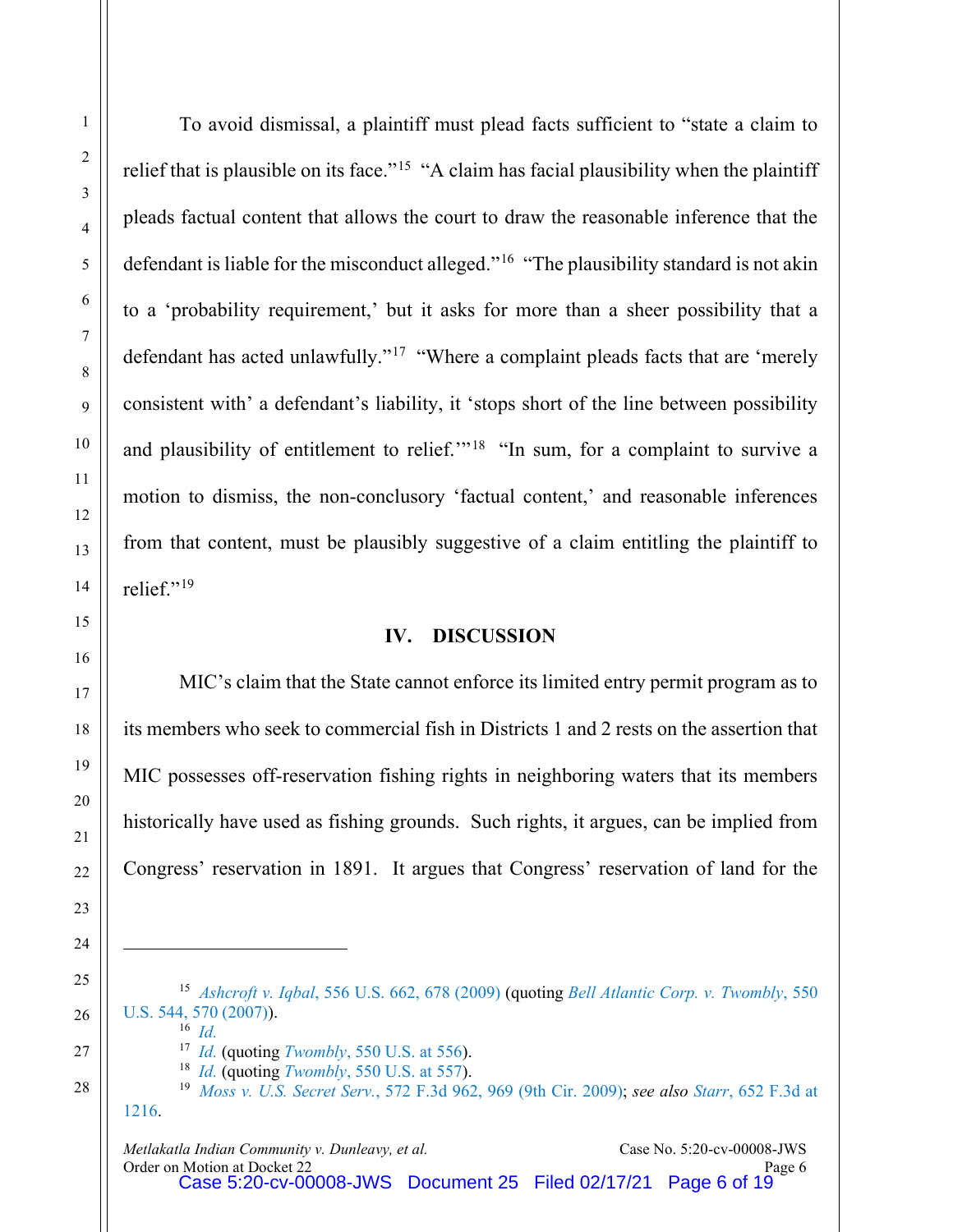Community necessarily included appurtenant fishing rights in off-reservation waters, without which the Community could not thrive. The argument is based on the fact that Congress knew the Community relied upon fishing when it granted the reservation, that Community members have fished the surrounding waters since their arrival in 1887, and that after the creation of the Reserve government officials acknowledged the Community's fishing practices and allowed such fishing to continue "unimpeded for decades" until the limited entry program in 1973.

MIC is not asserting that its reserved right to fish free of the State's interference stems from an aboriginal right—a right based on a group's exclusive, long, and continuous use of an area.<sup>[20](#page-6-0)</sup> Instead, its claim rests on the premise that Congress impliedly granted it appurtenant fishing rights in 1891. Indeed, exemption from state regulation cannot be based on a showing of aboriginal use in and of itself; there must be some recognition of or basis for the right contained in a federal treaty, agreement, or statute.<sup>[21](#page-6-1)</sup> Whether MIC possess off-reservation fishing rights under the 1891 statute

<span id="page-6-0"></span><sup>20</sup> *Native Vill. of Eyak v. Blank*[, 688 F.3d 619, 622 \(9th Cir. 2012\).](https://www.westlaw.com/Document/I48b8bcaddb3d11e191598982704508d1/View/FullText.html?transitionType=Default&contextData=(sc.Default)&VR=3.0&RS=da3.0&fragmentIdentifier=co_pp_sp_506_622) While its claim is not premised on any aboriginal right to fish, it argues that it does in fact have a basis for asserting aboriginal fishing rights in the area because many of the early members of the Community were other Alaskan natives, including Tlingit and Haida, who have been found to have aboriginal rights in the area.

<span id="page-6-1"></span><sup>21</sup> *See [Organized Vill. of Kake v. Egan,](https://www.westlaw.com/Link/Document/FullText?cite=369US60&VR=3.0&RS=da3.0)* 369 U.S. 60, 76 (1962) (holding that a state's power to regulate fishing was not limited where the Organized Village of Kake failed to show that they had "fishing rights derived from federal laws."); *see also [Wahkiakum Band of Chinook Indians v. Bateman](https://www.westlaw.com/Document/Ibcc6a497928911d993e6d35cc61aab4a/View/FullText.html?transitionType=Default&contextData=(sc.Default)&VR=3.0&RS=da3.0&fragmentIdentifier=co_pp_sp_350_180+n.12)*, [655 F.2d 176, 180 n.12 \(9th Cir. 1981\)](https://www.westlaw.com/Document/Ibcc6a497928911d993e6d35cc61aab4a/View/FullText.html?transitionType=Default&contextData=(sc.Default)&VR=3.0&RS=da3.0&fragmentIdentifier=co_pp_sp_350_180+n.12) ("An aboriginal right to fish has been recognized only in the context of interpretation of a ratified treaty or federal statute, where courts have held that aboriginal fishing rights were impliedly reserved to the Indians. . . . . [W]e do not necessarily agree that there can be any aboriginal fishing right in the context of a tribe which no longer holds title to any lands and is not a signatory to any ratified treaty."). Furthermore, as noted by the State, the Alaska Native Claims Settlement Act, [43 U.S.C. § 1603\(b\)–\(c\),](https://www.westlaw.com/Document/N65BFB000993411D8AB29E0A06D7C0EE0/View/FullText.html?transitionType=Default&contextData=(sc.Default)&VR=3.0&RS=da3.0) extinguished all claims premised on aboriginal title.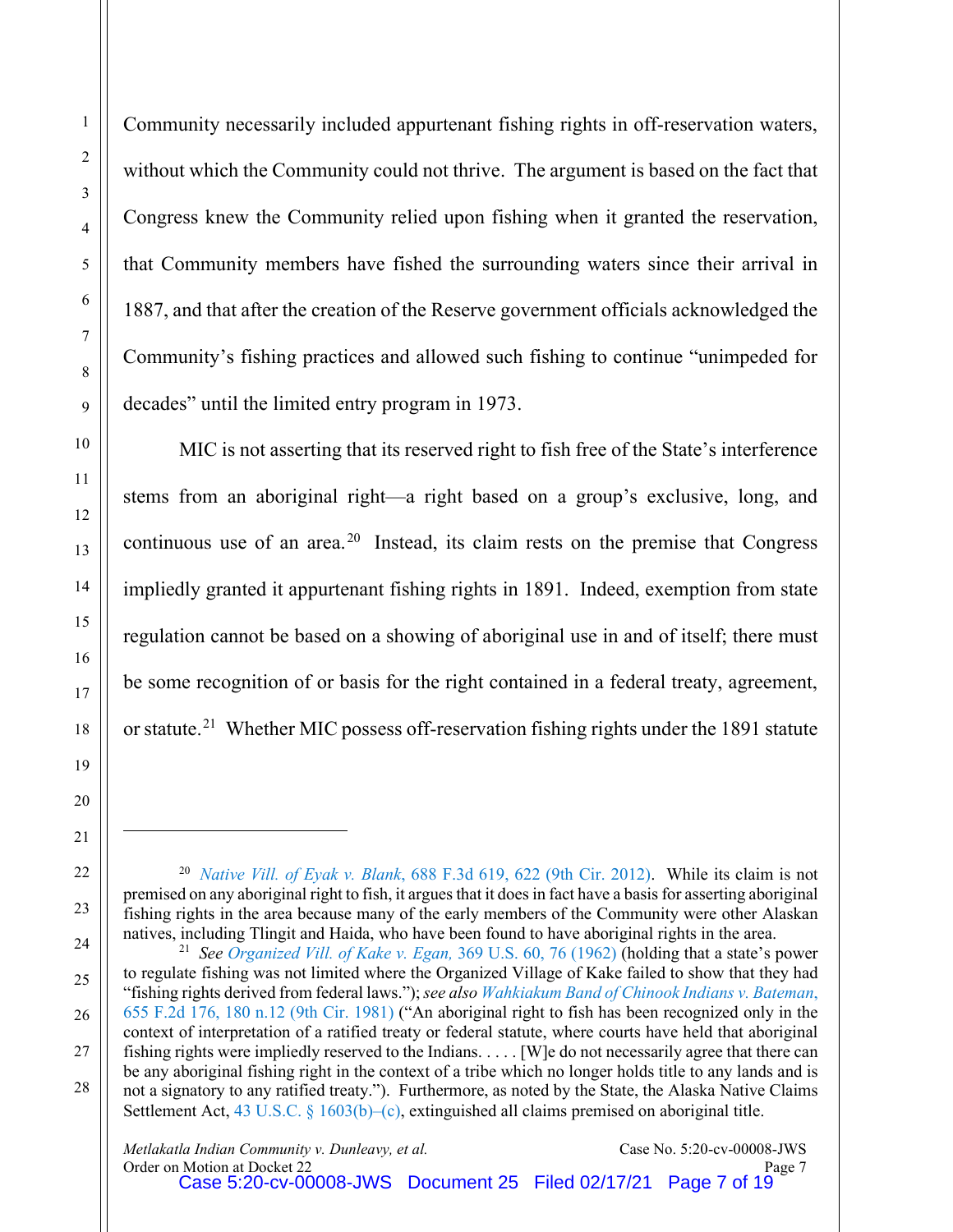turns on an examination of Congress' intent.<sup>22</sup> To determine congressional intent with regard to rights conferred or altered in the context of Indian law the court looks at the statute or treaty itself, the surrounding circumstances, and the legislative history. "Rights arising from these statutes must be interpreted liberally" with "doubtful expressions" resolved in the tribes' favor.<sup>23</sup>

The 1891 statute itself says nothing with regard to fishing rights. It simply reserves "the body of lands known as Annette Islands . . . for the use of the Metlakahtla [sic] Indians . . . and such other Alaskan natives as may join them, to be held and used by them in common" under rules and restrictions issued by the Secretary of the Interior.<sup>24</sup> The only ambiguity within the statute was what Congress meant by "body" of lands known as Annette Islands." That issue was resolved in *Alaska Pacific Fisheries v. United States*, [25](#page-7-3) where the U.S. Supreme Court determined—citing the rule that the statute should be liberally construed—that in reserving the "body of lands known as Annette Islands" Congress intended to "embrac[e] the intervening and surrounding waters as well as the upland." <sup>[26](#page-7-4)</sup> It held that Congress' use of the geographical name of the islands was "descriptive of the entire area comprising the islands," including the immediately adjacent waters.<sup>27</sup> It consequently affirmed the

<span id="page-7-5"></span><span id="page-7-4"></span><span id="page-7-3"></span><span id="page-7-2"></span><span id="page-7-1"></span><span id="page-7-0"></span>*[Rosebud Sioux Tribe v. Kneip](https://www.westlaw.com/Document/Ic1e1e8629c1e11d991d0cc6b54f12d4d/View/FullText.html?transitionType=Default&contextData=(sc.Default)&VR=3.0&RS=da3.0&fragmentIdentifier=co_pp_sp_780_586)*, 430 U.S. 584, 586 (1977) (noting that interpretation of a statute or treaty as to the extent of rights reserved depends on congressional intent). *Parravano v. Babbitt*[, 70 F.3d 539, 544 \(9th Cir. 1995\).](https://www.westlaw.com/Document/Iedf9d87991c111d9bc61beebb95be672/View/FullText.html?transitionType=Default&contextData=(sc.Default)&VR=3.0&RS=da3.0&fragmentIdentifier=co_pp_sp_506_544)

[26 Stat. 1101.](https://1.next.westlaw.com/Link/Document/Blob/Id9d5a141cb7811d8b07300065ba32aee.pdf?targetType=us-statlrg&originationContext=document&transitionType=DocumentImage&uniqueId=50f24da1-6396-45d7-a5d2-429e0bc05aba&contextData=(sc.UserEnteredCitation))

[248 U.S. 78 \(1918\).](https://www.westlaw.com/Document/If233ea149cc111d9bdd1cfdd544ca3a4/View/FullText.html?transitionType=Default&contextData=(sc.Default)&VR=3.0&RS=da3.0) 26 *Id.* at 89.

*[Id.](https://www.westlaw.com/Document/If233ea149cc111d9bdd1cfdd544ca3a4/View/FullText.html?transitionType=Default&contextData=(sc.Default)&VR=3.0&RS=da3.0&fragmentIdentifier=co_pp_sp_780_89)*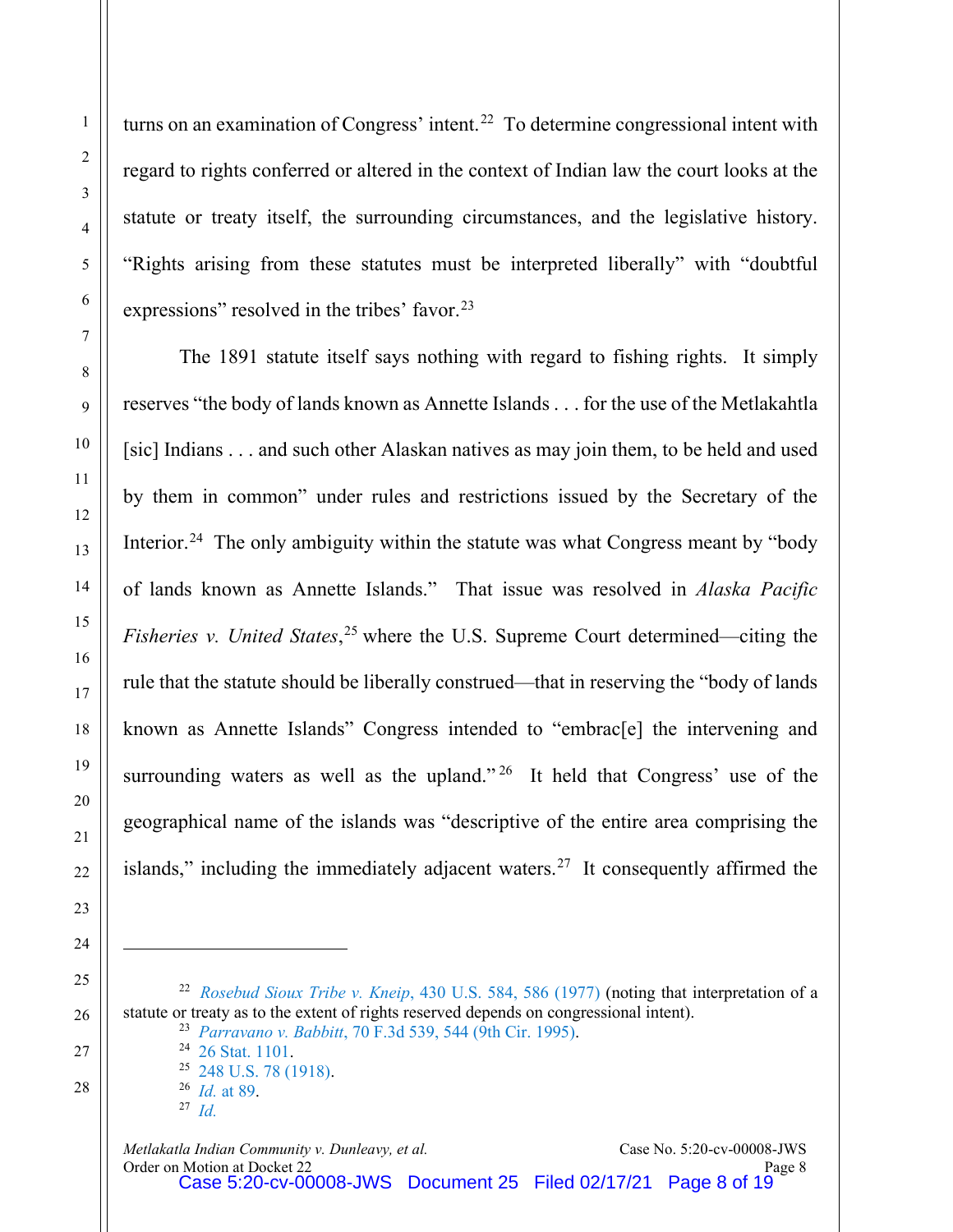lower court's decree that Congress reserved adjacent waters and shoreline out to 3,000 feet for the exclusive use of the Community.<sup>[28](#page-8-0)</sup> That is the extent of which the statute itself has been read to encompass fishing rights.

Nothing in the legislative history suggests that the 1891 reservation was meant to secure off-reservation fishing rights. Rather, the Congressional Record associated with the creation of the Reserve indicates that Congress sought to aid Father Duncan in his efforts at forming a self-sufficient settlement in the United States for his community of "christian Indians."[29](#page-8-1) There is a discussion in the record about how the Metlakatlans had been disposed of their land by the bishop in British Columbia and how the Metlakatlans had lost all the fixtures they had built on the land. There is mention of the Metlakatlans' fear that their efforts in creating a new settlement in the United States again could be lost. The Senator advocating for the reservation stated that "[t]he proposition of the amendment is simply to allow this band of Indians to remain there under such rules and regulations as the Secretary of the Interior may impose, and give them some recognized footing at that place."<sup>30</sup> He thought such action was warranted because the Community was a role model for "christian and God-fearing people."<sup>[31](#page-8-3)</sup> Another advocate of the reservation likewise noted the limited nature of the reservation: "All the amendment proposes is that, until otherwise ordered by Congress, that island . . . upon which they have planted their town, shall be set apart

- 30 *[Id.](https://heinonline.org/HOL/Page?handle=hein.congrec/cr0210010&id=848&collection=congrec)*
- 31 *[Id.](https://heinonline.org/HOL/Page?handle=hein.congrec/cr0210010&id=848&collection=congrec)*

<sup>28</sup> *Id.* [at 89–90;](https://www.westlaw.com/Document/If233ea149cc111d9bdd1cfdd544ca3a4/View/FullText.html?transitionType=Default&contextData=(sc.Default)&VR=3.0&RS=da3.0&fragmentIdentifier=co_pp_sp_780_89) *[Hynes v. Grimes Packing Co.,](https://www.westlaw.com/Document/I64fbd2b79c1d11d9bc61beebb95be672/View/FullText.html?transitionType=Default&contextData=(sc.Default)&VR=3.0&RS=da3.0&fragmentIdentifier=co_pp_sp_780_113)* 337 U.S. 86, 113–14 (1949).

<span id="page-8-3"></span><span id="page-8-2"></span><span id="page-8-1"></span><span id="page-8-0"></span><sup>29</sup> [21 Cong. Rec. 10092 \(September 16, 1890\).](https://heinonline.org/HOL/Page?handle=hein.congrec/cr0210010&id=848&collection=congrec)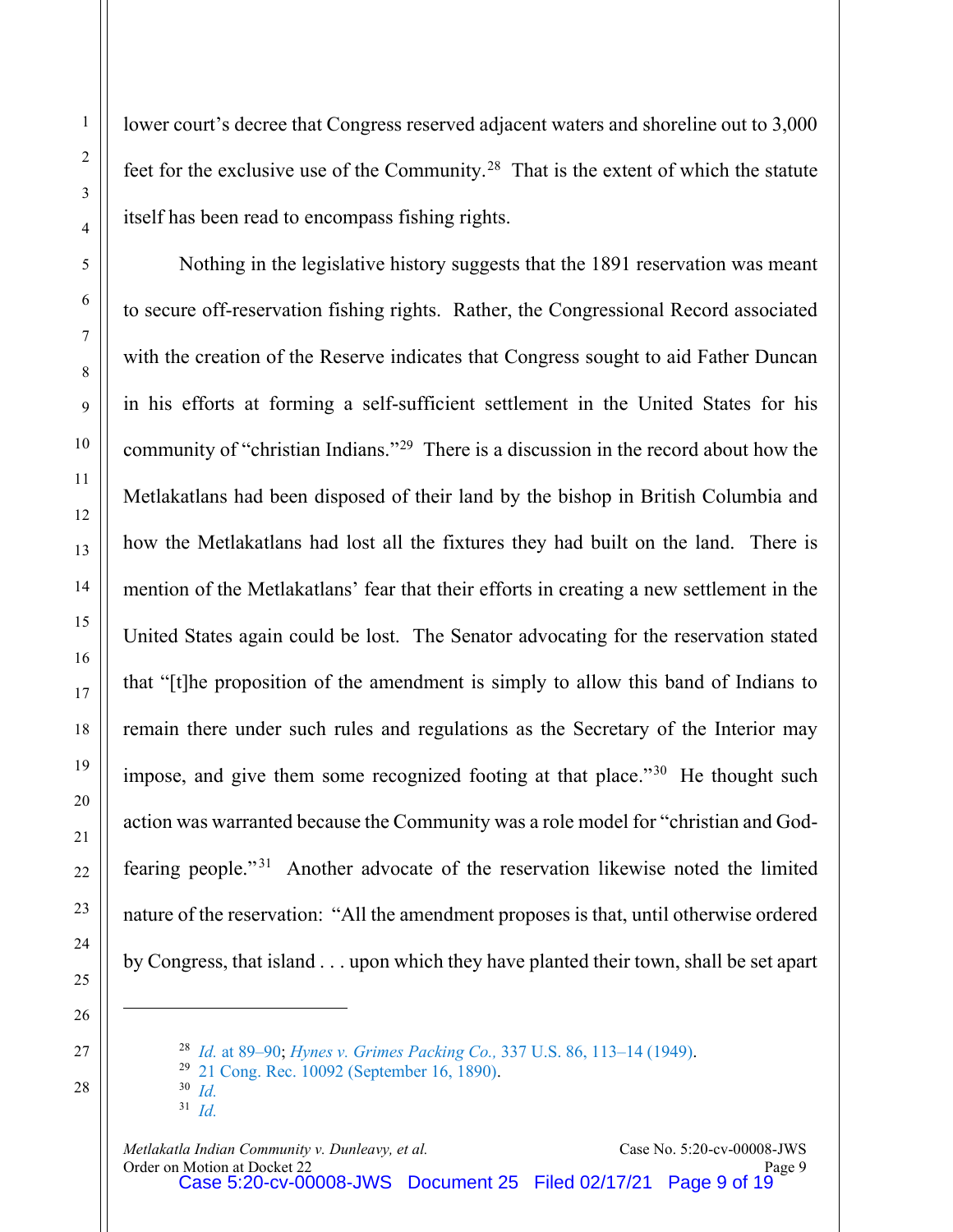for them under such rules and regulations as the Secretary of the Interior may prescribe."[32](#page-9-0) There is mention that the Reserve would protect the islands from outside mining and timber interests, but nothing is specified about fishing interests.

The State cites language used by the government to grant off-reservation rights in various treaties predating the creation of the Reserve, and argues the failure to include similar language in the 1891 statute supports the conclusion that Congress did not consider the need to secure broad fishing rights. The Palmer/Stevens treaties are a series of treaties between the United States and various Indian tribes located in the Northwest which were entered into at least thirty years before Congress created the Reserve. In those treaties, the Indian tribes relinquished their interest in most of their respective territories in exchange for monetary payments, small parcels of land reserved for their exclusive use, and other guarantees such as protection of their right to take fish "'at all usual and accustomed grounds . . . in common with all citizens of the Territory.'"[33](#page-9-1) As noted by the Supreme Court, the negotiations surrounding these treaties demonstrated that the government recognized the importance of fishing to the tribes and sought to protect them from the risk that non-Indian settlers might seek to monopolize their fisheries, and demonstrated that the tribes were interested in protecting their right to take fish at their usual places.<sup>34</sup> Given these circumstances, the term "usual and accustomed grounds" has been interpreted as granting off-

<sup>32</sup> *[Id.](https://heinonline.org/HOL/Page?handle=hein.congrec/cr0210010&id=848&collection=congrec)*

<span id="page-9-2"></span><span id="page-9-1"></span><span id="page-9-0"></span><sup>33</sup> *[Washington v. Wash. State Commercial Passenger Fishing Vessel Ass'n](https://www.westlaw.com/Document/I1797bdc39c1f11d993e6d35cc61aab4a/View/FullText.html?transitionType=Default&contextData=(sc.Default)&VR=3.0&RS=da3.0&fragmentIdentifier=co_pp_sp_780_661)*, 443 U.S. 658, [661–62 \(1979\)](https://www.westlaw.com/Document/I1797bdc39c1f11d993e6d35cc61aab4a/View/FullText.html?transitionType=Default&contextData=(sc.Default)&VR=3.0&RS=da3.0&fragmentIdentifier=co_pp_sp_780_661) (quoting [10 Stat. 1133\)](https://heinonline.org/HOL/Page?handle=hein.statute/sal010&id=1177&collection=ssl)). 34 *Washington*[, 443 U.S. at 666–67.](https://www.westlaw.com/Document/I1797bdc39c1f11d993e6d35cc61aab4a/View/FullText.html?transitionType=Default&contextData=(sc.Default)&VR=3.0&RS=da3.0&fragmentIdentifier=co_pp_sp_780_666)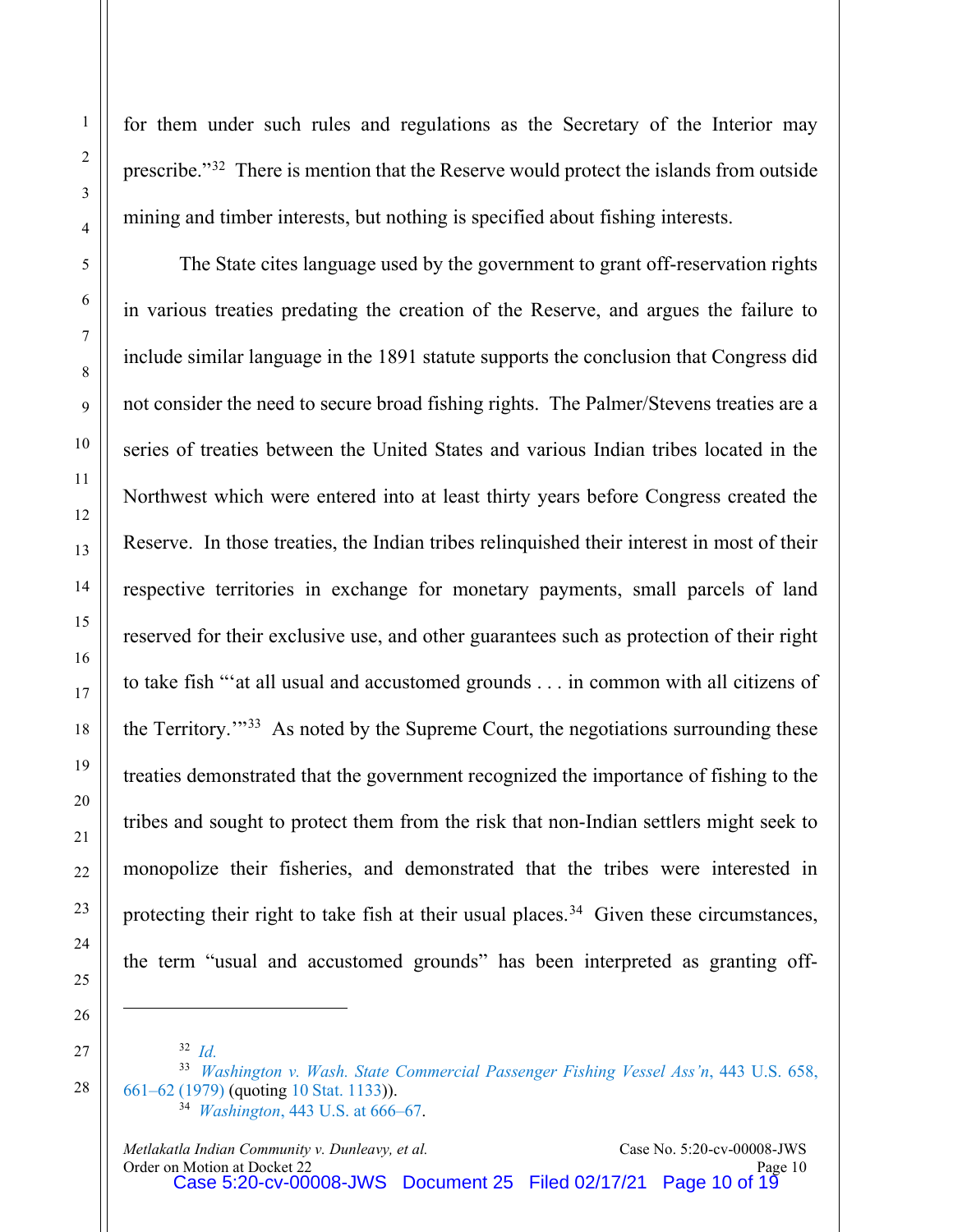reservation fishing rights.<sup>35</sup> The government's treaty with the Colville Confederated Tribes, ratified by Congress a few months prior to the Community's reservation, contained an even more straightforward reservation of rights: "The right to hunt and fish in common with all other persons on lands not allotted to said Indians shall not be taken away or in anywise abridged."<sup>[36](#page-10-1)</sup> As argued by the State, these pre-dating treaties demonstrate that Congress was aware of tribes' off-reservation fishing concerns and knew how to address these issues if they had been intended to be secured as part of the reservation.

MIC stresses that the State's focus on the text of the statute and its legislative history is far too narrow. It argues that in cases where courts have found implied offreservation rights there was no reliance on some textual ambiguity; rather, the courts look at the circumstances leading up to the creation of the reservation to see what rights, even if unstated, were necessarily retained by the tribe. Indeed, courts have rejected the argument that off-reservation rights must be grounded in text.<sup>37</sup> Instead, such rights can be implied based on the circumstances surrounding the creation of the reservation:

This Court has long held that when the Federal Government withdraws its land from the public domain and reserves it for a federal purpose, the Government, by implication, reserves appurtenant water then unappropriated to the extent needed to accomplish the purpose of the reservation.[38](#page-10-3)

<sup>35</sup> *[United States v. Winans](https://www.westlaw.com/Document/I074c5cd99cbc11d9bc61beebb95be672/View/FullText.html?transitionType=Default&contextData=(sc.Default)&VR=3.0&RS=da3.0)*, 198 U.S. 371 (1905); *Puyallup Tribe*[, 391 U.S. at 398.](https://www.westlaw.com/Document/I650102d39c1d11d9bc61beebb95be672/View/FullText.html?transitionType=Default&contextData=(sc.Default)&VR=3.0&RS=da3.0&fragmentIdentifier=co_pp_sp_780_398)

<sup>36</sup> *Antoine v. Washington*[, 420 U.S. 194, 196–97 \(1975\).](https://www.westlaw.com/Document/I220cc9a99bf011d993e6d35cc61aab4a/View/FullText.html?transitionType=Default&contextData=(sc.Default)&VR=3.0&RS=da3.0&fragmentIdentifier=co_pp_sp_780_196)

<span id="page-10-3"></span><span id="page-10-2"></span><span id="page-10-1"></span><span id="page-10-0"></span><sup>37</sup> *[Confederated Tribes of Chehalis Indian Reservation v. Washington](https://www.westlaw.com/Document/I251198f9934f11d993e6d35cc61aab4a/View/FullText.html?transitionType=Default&contextData=(sc.Default)&VR=3.0&RS=da3.0&fragmentIdentifier=co_pp_sp_506_342)*, 96 F.3d 334, 342 (9th [Cir. 1996\).](https://www.westlaw.com/Document/I251198f9934f11d993e6d35cc61aab4a/View/FullText.html?transitionType=Default&contextData=(sc.Default)&VR=3.0&RS=da3.0&fragmentIdentifier=co_pp_sp_506_342)

<sup>38</sup> *Cappaert v. United States*[, 426 U.S. 128, 138 \(1976\).](https://www.westlaw.com/Document/Ic1e67c5d9c1e11d991d0cc6b54f12d4d/View/FullText.html?transitionType=Default&contextData=(sc.Default)&VR=3.0&RS=da3.0&fragmentIdentifier=co_pp_sp_780_138)

*Metlakatla Indian Community v. Dunleavy, et al.* Case No. 5:20-cv-00008-JWS<br>Order on Motion at Docket 22 Page 11 Order on Motion at Docket 22 **Page 11** Case 5:20-cv-00008-JWS Document 25 Filed 02/17/21 Page 11 of 19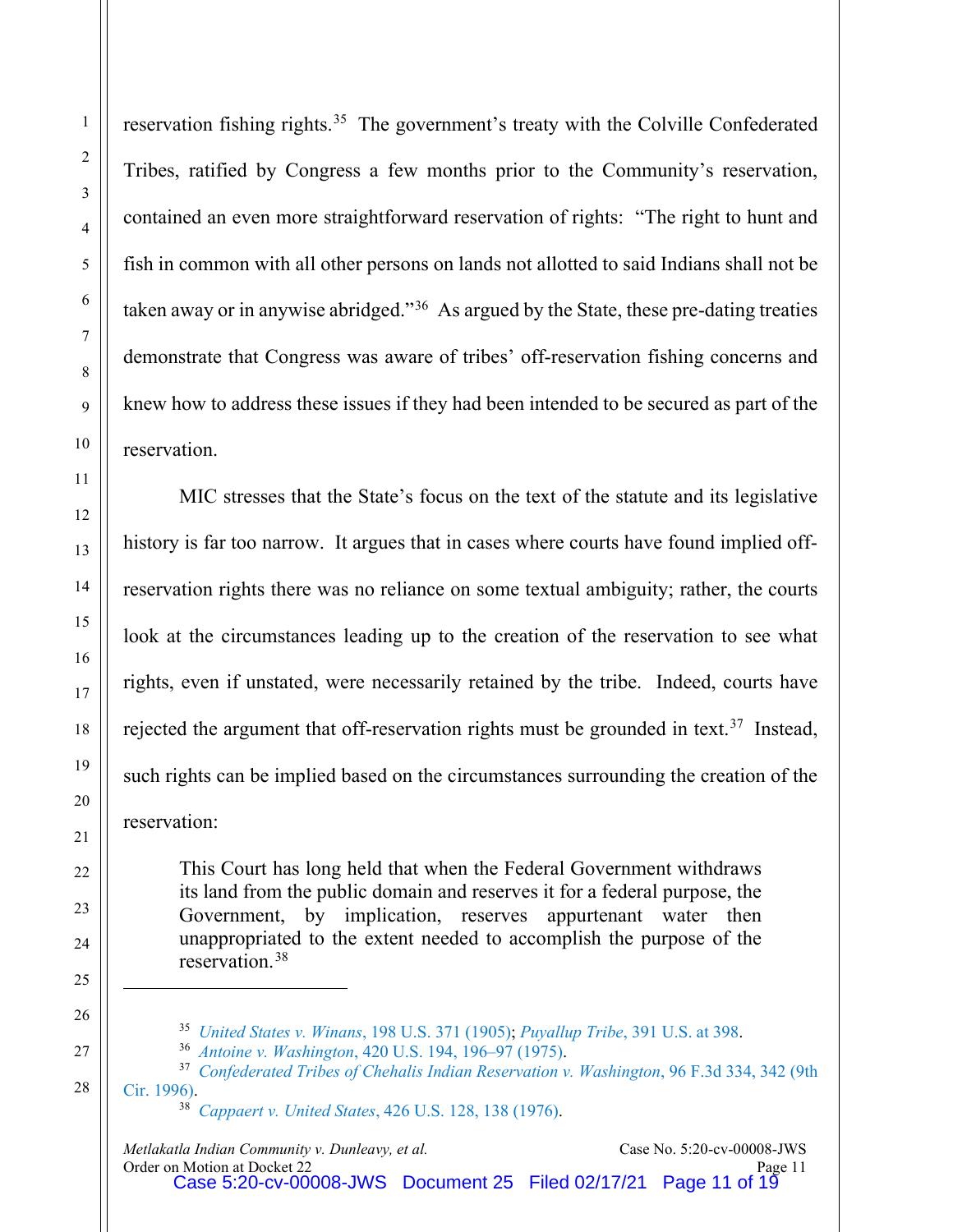The earliest court decision granting implied water rights was *Winters v. United States*. [39](#page-11-0) In *Winters*, the U.S. Supreme Court found that the tribes of the Fort Belknap Indian Reservation had a right to an apportionment of off-reservation water. In so doing, the Court relied on the fact that the Belknap Indian Reservation was part of a much larger tract of land that the tribes had occupied and used, and that in consideration for their relinquishment of such land and given that the government sought to encourage agricultural activities on the reservation, there must have been an unstated reserved right to have an adequate flow of water available there.

Similarly, in *Colville Confederated Tribes v. Walton*, [40](#page-11-1) the Ninth Circuit held that the Colville Confederal Tribes were entitled to an allotment of water sufficient to permit irrigation of reservation lands and to maintain replacement fishing grounds. It analogized the circumstances to those present in *Winters*:

The Colville [tribes] were in a similar position when their reservation was created. As in Winters, the Indians relinquished extensive land and water holdings when the reservation was created. Some gave up valuable tracts with extensive improvements. Congress intended to deal fairly with the Indians by reserving waters without which their lands would be useless.<sup>[41](#page-11-2)</sup>

The reserved allotment was necessary, the court found, to serve the purposes of the reservation, which were to provide for a land-based agrarian society and to preserve the tribes' access to fishing grounds. $42$ 

[207 U.S. 564, 576 \(1908\).](https://www.westlaw.com/Document/Ib918b5279cb811d9bc61beebb95be672/View/FullText.html?transitionType=Default&contextData=(sc.Default)&VR=3.0&RS=da3.0&fragmentIdentifier=co_pp_sp_780_576) [647 F.2d 42 \(1981\).](https://www.westlaw.com/Document/Id8f13ec3927811d9bc61beebb95be672/View/FullText.html?transitionType=Default&contextData=(sc.Default)&VR=3.0&RS=da3.0) *Id.* [at 46–47.](https://www.westlaw.com/Document/Id8f13ec3927811d9bc61beebb95be672/View/FullText.html?transitionType=Default&contextData=(sc.Default)&VR=3.0&RS=da3.0&fragmentIdentifier=co_pp_sp_350_46) *Id.* [at 48.](https://www.westlaw.com/Document/Id8f13ec3927811d9bc61beebb95be672/View/FullText.html?transitionType=Default&contextData=(sc.Default)&VR=3.0&RS=da3.0&fragmentIdentifier=co_pp_sp_350_48)

<span id="page-11-3"></span><span id="page-11-2"></span><span id="page-11-1"></span><span id="page-11-0"></span>*Metlakatla Indian Community v. Dunleavy, et al.* Case No. 5:20-cv-00008-JWS<br>21 Page 12 Order on Motion at Docket 22 Page 12 Case 5:20-cv-00008-JWS Document 25 Filed 02/17/21 Page 12 of 19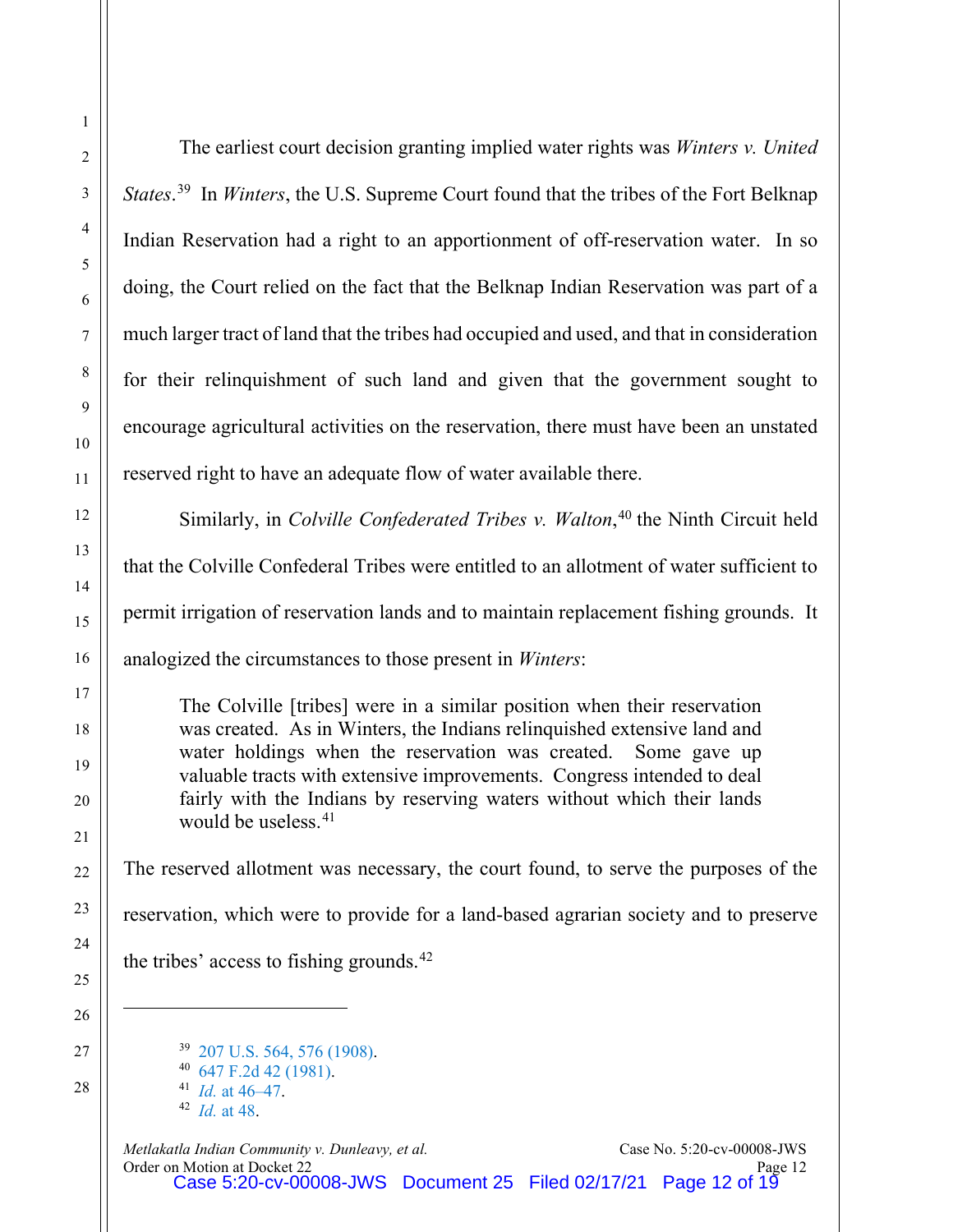In *United States v. Michigan*, which MIC relies on, the Western District of Michigan applied *Winters* to hold that the Bay Mills Indian Community and the Sault Ste. Marie Tribe of Chippewa Indians had implied reserved rights to fish in certain offreservation waters of Lake Michigan. [43](#page-12-0) The court came to this conclusion after analyzing—with what the State properly describes as "painstaking detail" [44](#page-12-1)—the historical circumstances surrounding the creation of the reservation. It recognized the tribes' aboriginal rights that previously had been established and retained through a prior treaty, the tribes' 12,000 years of using the fisheries, and the disparate bargaining position of the parties. It concluded that government's 1836 treaty with the tribes never extinguished their aboriginal fishing rights and both sides of the negotiations understood that relinquishing such rights "would have been tantamount to agreement to a systematic annihilation of their culture, and perhaps their very existence" and that the tribes did not understand the treaty to limit their right to fish in the ceded water of the Great Lakes.[45](#page-12-2)

These cases—finding an implied reservation of water or fishing rights—provide little guidance as to the circumstances presented here. The Metlakatlans voluntarily emigrated to the United States a few short years before the creation of the reservation. Unlike the circumstances in the cases discussed above, the Metlakatlans did not cede any territory in connection with the creation of their reservation and did not have any

<span id="page-12-1"></span><span id="page-12-0"></span><sup>43</sup> [471 F. Supp. 192 \(W.D. Mich. 1979\).](https://www.westlaw.com/Document/Ib4b8e813552811d997e0acd5cbb90d3f/View/FullText.html?transitionType=Default&contextData=(sc.Default)&VR=3.0&RS=da3.0)

<span id="page-12-2"></span><sup>44</sup> [Docket 24 at 11.](https://ecf.akd.circ9.dcn/doc1/02312340676?page=11) 45 [471 F. Supp at 257–58.](https://www.westlaw.com/Document/Ib4b8e813552811d997e0acd5cbb90d3f/View/FullText.html?transitionType=Default&contextData=(sc.Default)&VR=3.0&RS=da3.0&fragmentIdentifier=co_pp_sp_345_257)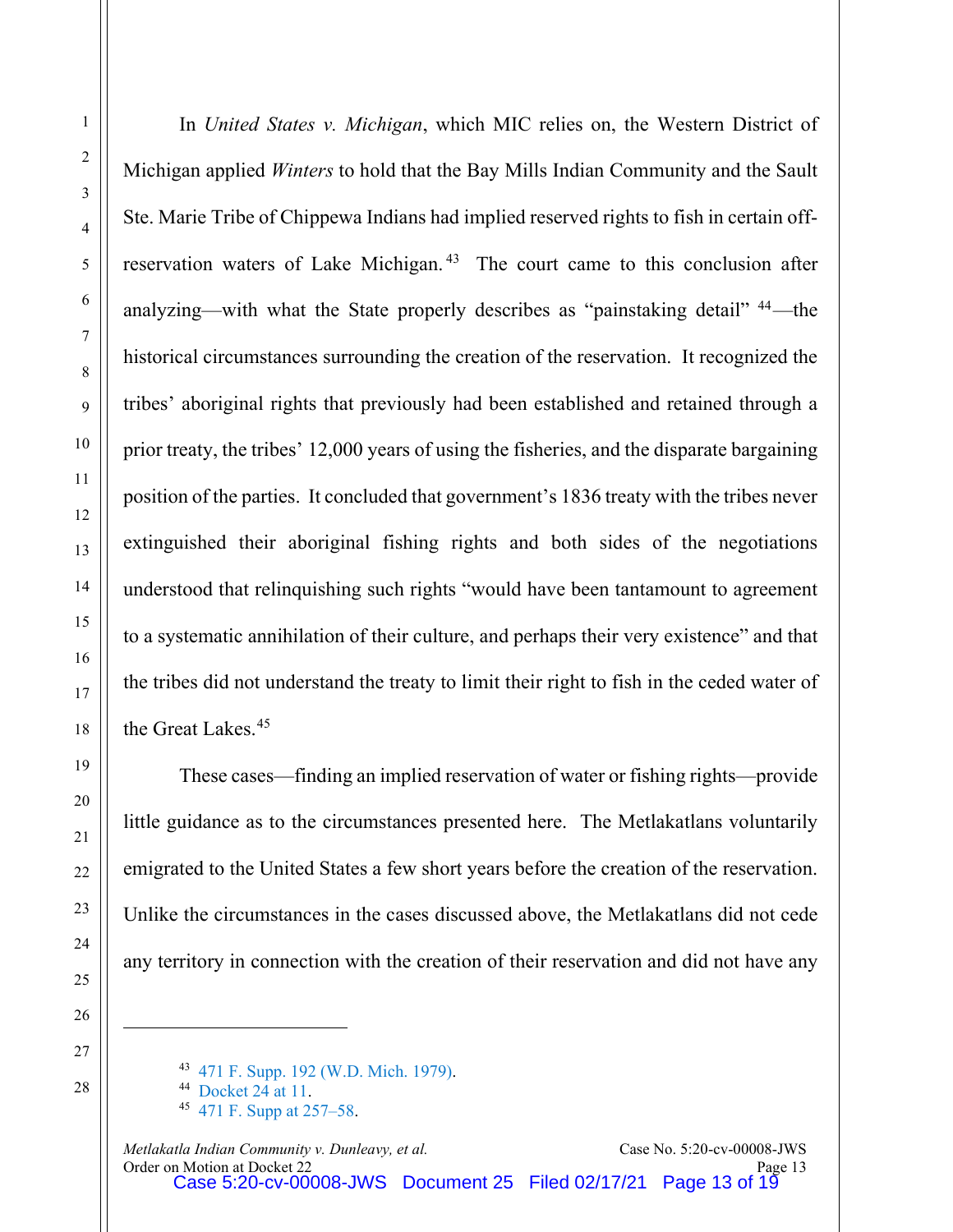rights to be retained. It did not have a land claim to settle with the United States and consequently did not engage in negotiations from which some additional or implied intent could be inferred or understood. As noted by the State, "the fact that Metlakatlans provided no consideration for the Annette Islands Reserve . . . serves as the initial fissure from which MIC's alleged claims of an implied off-reservation fishing right caves and crumbles."[46](#page-13-0)

*Confederated Tribes of Chehalis Indian Reservation v. Washington* [47](#page-13-1) is a relatively more recent example of the Ninth Circuit considering the issue of implied off-reservation rights. In that case the Shoalwater Bay Tribe and the Confederated Tribes of the Chehalis Indian Reservation separately sought a determination that they possessed off-reservation fishing rights within the Chehalis and other nearby river systems. The court explained that a tribes' continuous exercise of its right to fish an area—that is, an aboriginal right—does not confer a present right to fish off-reservation because extinguishment of aboriginal title to land also extinguishes any corresponding use and occupancy rights, unless those rights expressly or impliedly have been reserved in a ratified treaty, statute, or executive order.<sup>[48](#page-13-2)</sup> The court turned to the executive orders creating the tribes' respective reservations to consider whether the orders contained implied reservations of fishing rights. Citing *Colville*, the court noted that it must identify the purposes meant to be served by the creation of the reservations and

<span id="page-13-2"></span><span id="page-13-1"></span><span id="page-13-0"></span>

*Metlakatla Indian Community v. Dunleavy, et al.* Case No. 5:20-cv-00008-JWS Order on Motion at Docket 22 Page 14 Case 5:20-cv-00008-JWS Document 25 Filed 02/17/21 Page 14 of 19

<sup>46</sup> [Docket 24 at p. 14.](https://ecf.akd.circ9.dcn/doc1/02312340676?page=14) 47 [96 F.3d 334 \(9th Cir. 1996\).](https://www.westlaw.com/Document/I251198f9934f11d993e6d35cc61aab4a/View/FullText.html?transitionType=Default&contextData=(sc.Default)&VR=3.0&RS=da3.0)

<sup>48</sup> *Id.* [at 341–42.](https://www.westlaw.com/Document/I251198f9934f11d993e6d35cc61aab4a/View/FullText.html?transitionType=Default&contextData=(sc.Default)&VR=3.0&RS=da3.0&fragmentIdentifier=co_pp_sp_506_341)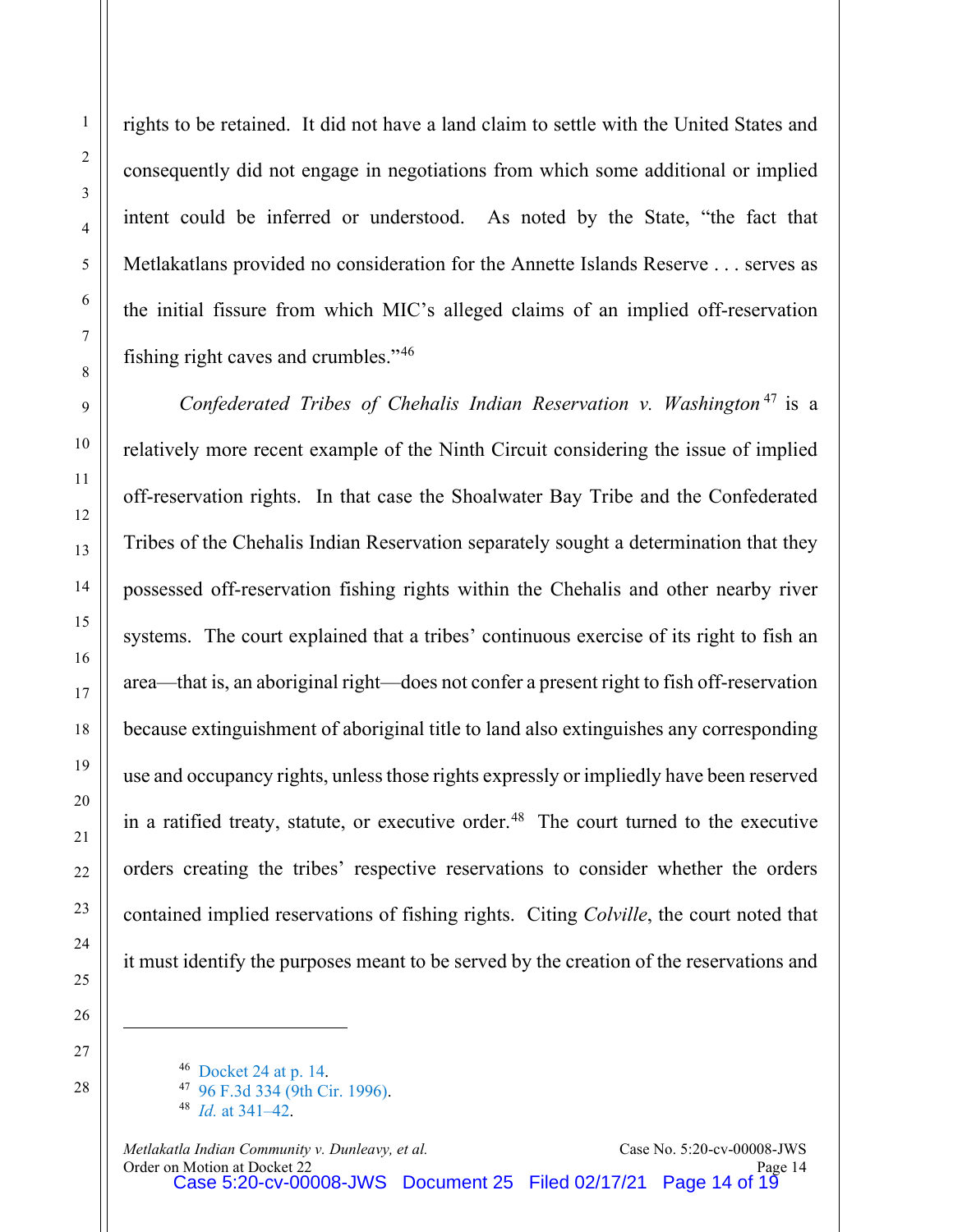the rights associated therewith. It recognized that "the specific purposes of executiveorder reservations were often unarticulated" and therefore identifying such purposes required examining the circumstances surrounding the reservation's creation and the history of the tribe for whom the reservations were created.<sup>[49](#page-14-0)</sup> As to the Chehalis tribes and their reservation, the Ninth Circuit upheld the lower court's finding that the executive order creating their reservation did not impliedly retain or confer offreservation fishing rights despite its acknowledgement that these tribes were historically dependent on fish. The Ninth Circuit cited with approval the lower court's finding that the executive order creating the reservation was not based upon an agreement between the government and the tribes and that the tribes did not believe they were obtaining any treaty rights.<sup>[50](#page-14-1)</sup> It also cited predating government correspondence to conclude that the primary purpose of the reservation was to provide the tribes farmland. Letters also confirmed that the government believed the tribes' fishing needs could be fulfilled at the fishing grounds contained within the reservation, suggesting the executive order did not intend to reach off-reservation rights.<sup>51</sup> As for the Shoalwater Bay tribe and their reservation, the Ninth Circuit upheld the lower court's determination that there was no executive intent to confer off-reservation fishing rights. The fact that the reservation lands were chosen because they were

49 *Id.* [at 342.](https://www.westlaw.com/Document/I251198f9934f11d993e6d35cc61aab4a/View/FullText.html?transitionType=Default&contextData=(sc.Default)&VR=3.0&RS=da3.0&fragmentIdentifier=co_pp_sp_506_342) 50 *[Id.](https://www.westlaw.com/Document/I251198f9934f11d993e6d35cc61aab4a/View/FullText.html?transitionType=Default&contextData=(sc.Default)&VR=3.0&RS=da3.0&fragmentIdentifier=co_pp_sp_506_342)* 51 *Id.* [at 342–43.](https://www.westlaw.com/Document/I251198f9934f11d993e6d35cc61aab4a/View/FullText.html?transitionType=Default&contextData=(sc.Default)&VR=3.0&RS=da3.0&fragmentIdentifier=co_pp_sp_506_342)

<span id="page-14-2"></span><span id="page-14-1"></span><span id="page-14-0"></span>*Metlakatla Indian Community v. Dunleavy, et al.* Case No. 5:20-cv-00008-JWS Order on Motion at Docket 22 Page 15 Case 5:20-cv-00008-JWS Document 25 Filed 02/17/21 Page 15 of 19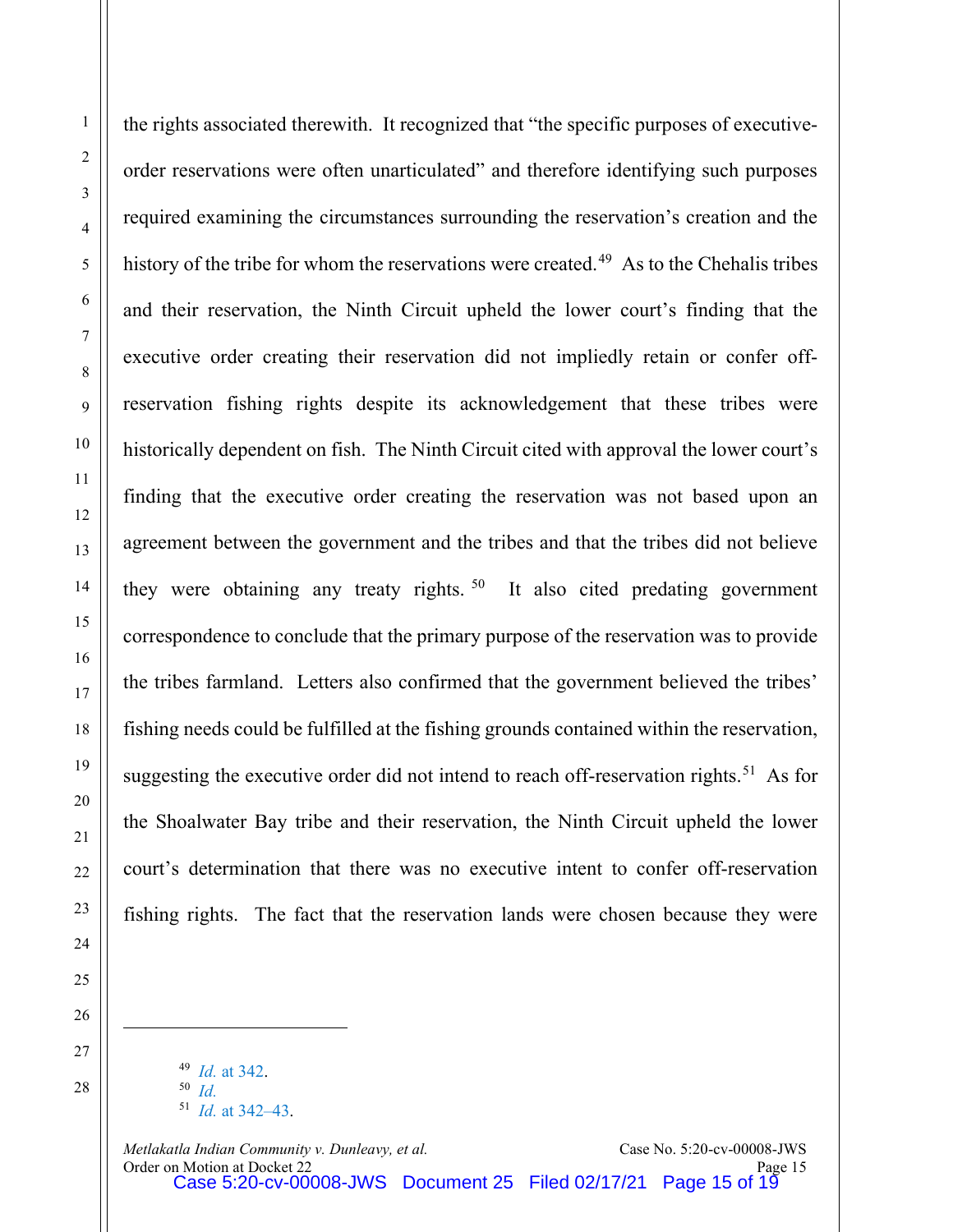proximate to fishing resources was not sufficient in and of itself to support an implied off-reservation fishing right.<sup>[52](#page-15-0)</sup>

The circumstances here are more in line with those in *Chehalis*. Like the reservations in that case, the one granted to the Community was not based upon treaty negotiations or any other agreement. The congressional record, which provides insight into the purpose of the reservation, much like the government correspondence surrounding the executive orders did in *Chehalis*, indicates that the purpose was a land grant with a missionary-type purpose. Congress sought to provide the Metlakatlans a secure place to live and to encourage the establishment of a self-sufficient, Christian community that other Alaska natives would emulate.[53](#page-15-1) As was the case in *Chehalis*, the fact that the Metlakatlans are fish-reliant people and the fact that the Annette Islands are proximate to fishing grounds are not sufficient grounds from which to find special implied off-reservation fishing rights.

MIC points to *Alaska Pacific Fisheries* to support its assertion that Congress did in fact intend to protect the Community's broad access to fishing grounds, and that the Court must consider the Community's "need to maintain [itself] under changed circumstances."[54](#page-15-2) As noted above, in that case the Supreme Court held that when Congress reserved "the body of lands known as Annette Islands" it meant to include

<sup>52</sup> *Id.* [at 343.](https://www.westlaw.com/Document/I251198f9934f11d993e6d35cc61aab4a/View/FullText.html?transitionType=Default&contextData=(sc.Default)&VR=3.0&RS=da3.0&fragmentIdentifier=co_pp_sp_506_343)

<sup>53</sup> [21 Cong. Rec. 10092.](https://heinonline.org/HOL/Page?handle=hein.congrec/cr0210010&id=848&collection=congrec)

<span id="page-15-2"></span><span id="page-15-1"></span><span id="page-15-0"></span><sup>54</sup> *[Colville Confederated Tribes](https://www.westlaw.com/Document/Id8f13ec3927811d9bc61beebb95be672/View/FullText.html?transitionType=Default&contextData=(sc.Default)&VR=3.0&RS=da3.0&fragmentIdentifier=co_pp_sp_350_47)*, 647 F.2d at 47 (citing *[Alaska Pacific Fisheries](https://www.westlaw.com/Document/If233ea149cc111d9bdd1cfdd544ca3a4/View/FullText.html?transitionType=Default&contextData=(sc.Default)&VR=3.0&RS=da3.0&fragmentIdentifier=co_pp_sp_780_89)* for the proposition that courts must consider what the Indians for whom the reservation was created needs to maintain itself).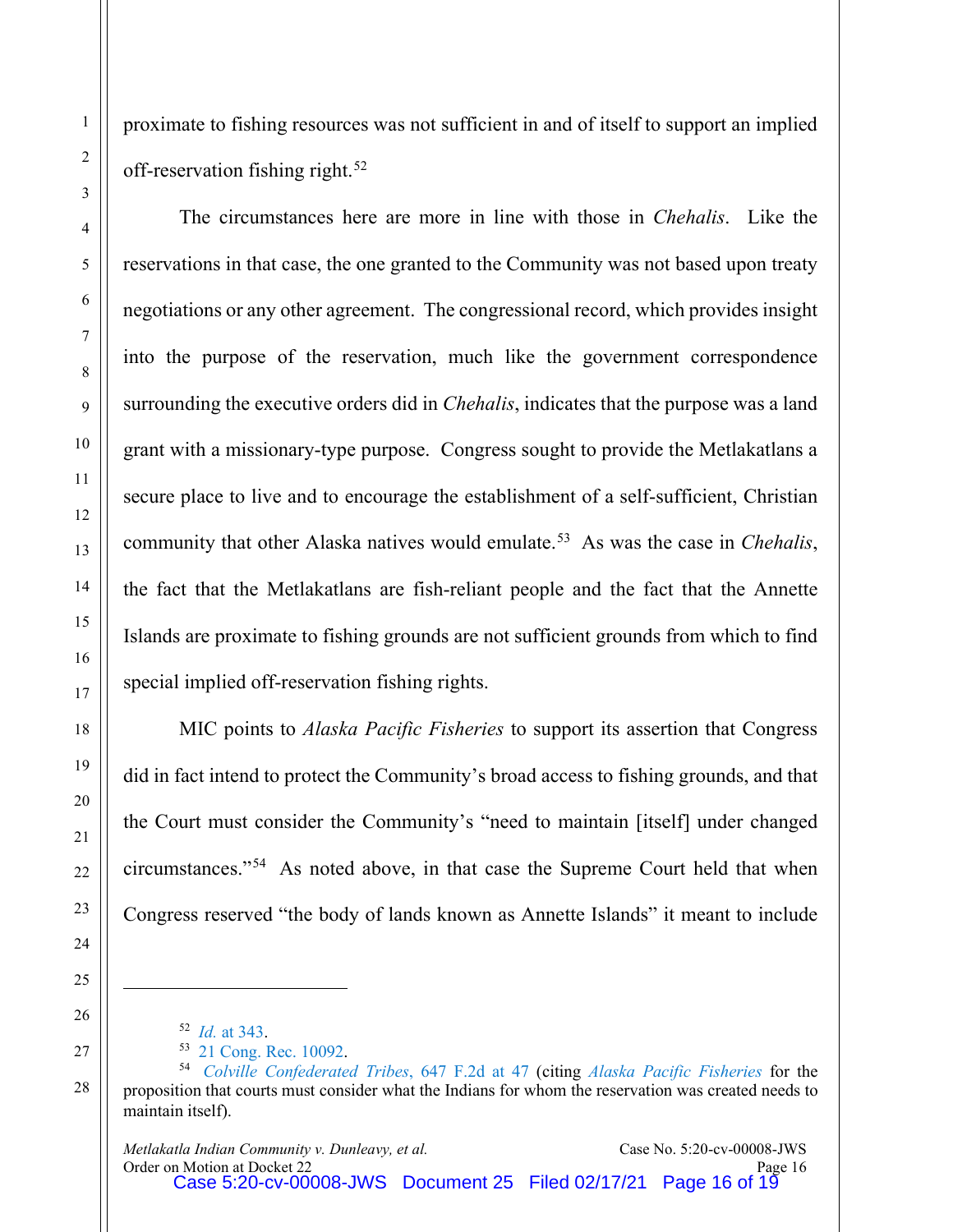the "intervening and surrounding waters."[55](#page-16-0) It based its broad interpretation of the geographical name on the fact that "the purpose of creating the reservation was to encourage, assist and protect the Indians in their effort to train themselves to habits of industry, become self-sustaining and advance to the ways of civilized life." [56](#page-16-1)  Including the adjacent fishing grounds helped realize that purpose. It also noted that the Metlakatlans themselves understood the reservation to include the immediately adjacent waters as part of the islands. MIC points out that the Metlakatlans were not party to the case and therefore the Court had no occasion to define the extent of its right to access fisheries, but that the Court's reasoning strongly favors the existence of an implied off-reservation fishing right. That is, it argues that Congress' goal of encouraging a self-sufficient community necessarily means that they intended to protect the Community's fishing practices in general—the statute must have impliedly granted non-exclusive rights to nearby fishing grounds because they are necessary to support the Community, particularly in the face of changed and depleted fishing grounds in the Reserve.

The Court disagrees that Congress' goal of encouraging a self-sufficient settlement means that Congress intended to grant the Community extended fishing rights in the area or otherwise understood that such rights necessarily would be appurtenant to the reservation itself. As discussed above, implied off-reservation

<span id="page-16-1"></span><span id="page-16-0"></span>

<sup>55</sup> [248 U.S. at 89.](https://www.westlaw.com/Document/If233ea149cc111d9bdd1cfdd544ca3a4/View/FullText.html?transitionType=Default&contextData=(sc.Default)&VR=3.0&RS=da3.0&fragmentIdentifier=co_pp_sp_780_89) 56 *[Id.](https://www.westlaw.com/Document/If233ea149cc111d9bdd1cfdd544ca3a4/View/FullText.html?transitionType=Default&contextData=(sc.Default)&VR=3.0&RS=da3.0&fragmentIdentifier=co_pp_sp_780_89)*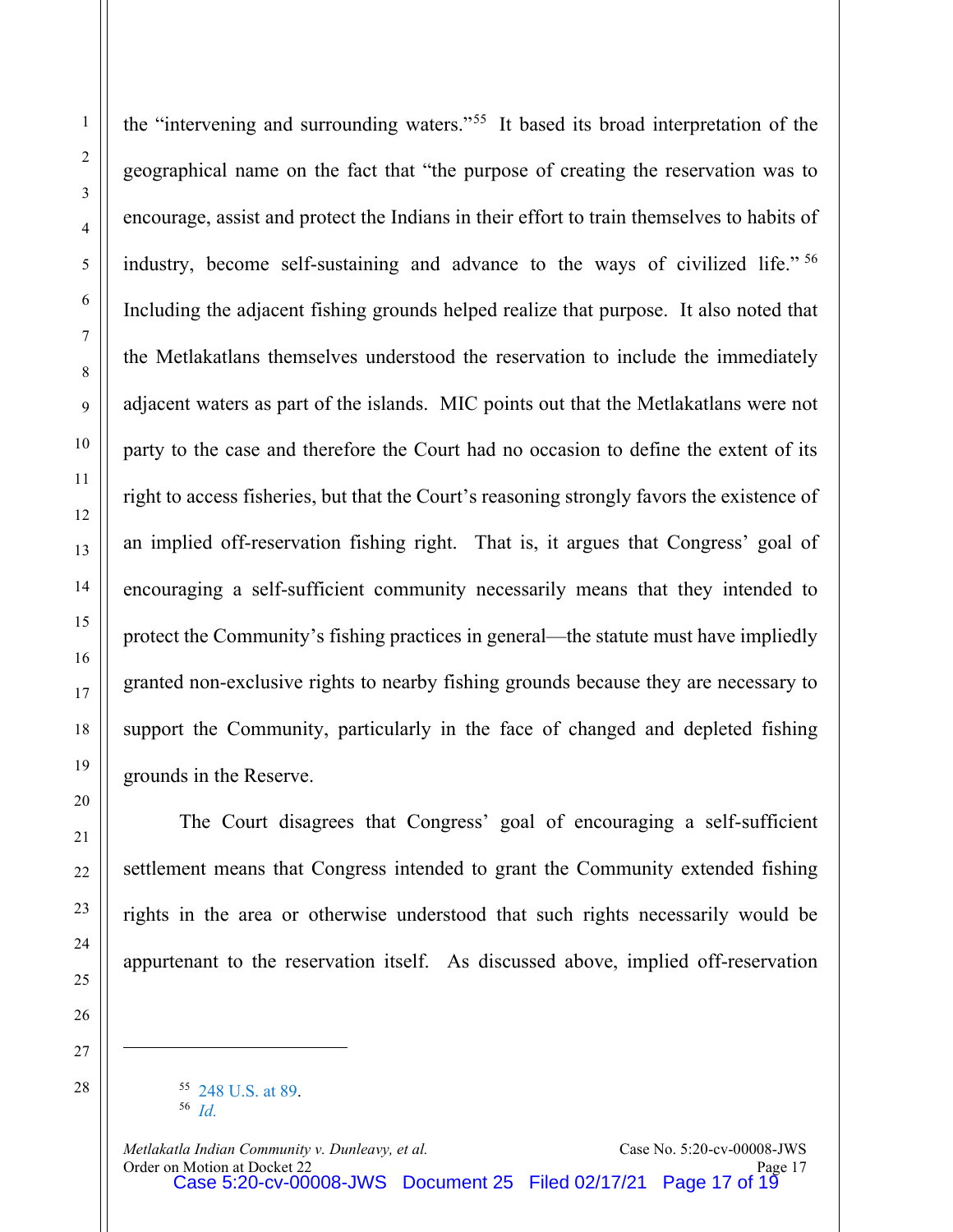fishing rights have been found based on circumstances involving more than just a tribe's historical reliance on fishing and an intent to encourage self-sufficiency. Unlike the other implied off-reservation water or fishing rights cases discussed above, the Metlakatlans voluntarily emigrated to the United States a few short years before the creation of the reservation; they were not forcefully relocated and had no land claim to settle with the United States. They did not engage in negotiations from which some additional or implied intent could be inferred or understood. The *Alaska Pacific Fisheries* case decided what Congress meant to include as part of the "the lands known as the Annette Islands." The reasoning used to construe the Reserve's boundaries liberally does not extend to provide the Community with a federally recognized right to fisheries within proximity of the Reserve as needed to secure an adequate supply of fish. Such a right simply cannot be implied from the language of the 1891 statute, the congressional record associated with its passage, and the history of the Community's relocation to the Annette Islands.

MIC also argues that the right to fish off-reservation must have been impliedly granted because its practice of fishing outside of the Reserve from the 1890s through the mid-1970s was widely known, acknowledged, and accepted. It asserts that "[t]he Government's failure to stop the Metlakatlans from fishing off-reservation creates a particularly strong inference that a reserved right exists."<sup>[57](#page-17-0)</sup> This Court, however, agrees with the State's position that the failure of the federal government to regulate

<span id="page-17-0"></span>

<sup>57</sup> [Docket 23 at 27.](https://ecf.akd.circ9.dcn/doc1/02312334948?page=27)